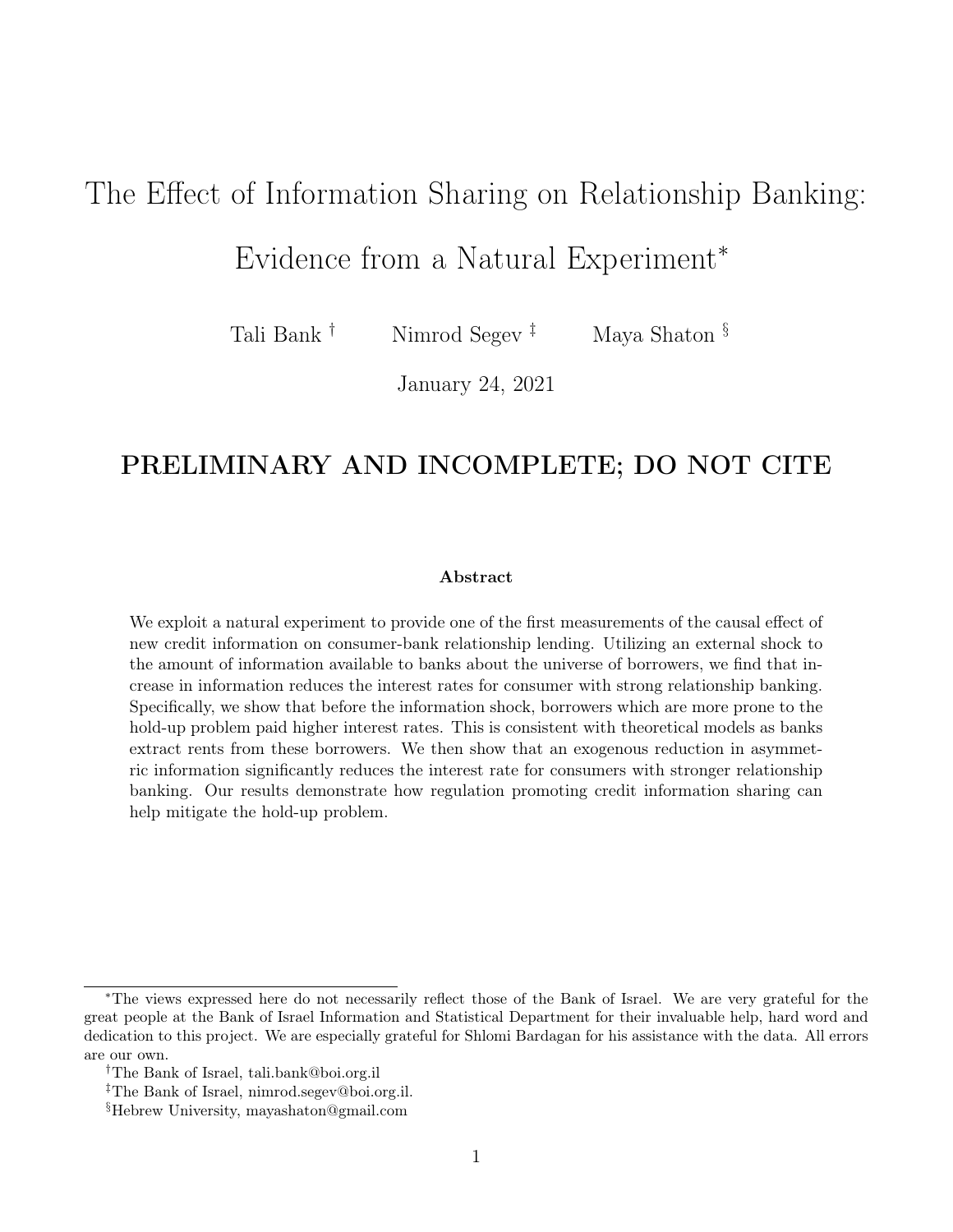## 1 Introduction

Information asymmetries between lenders and borrowers have long been examined in the academic literature. Financial intermediation theories offer a way to overcome this informational gap through relationship banking [\(Boot,](#page-21-0) [2000\)](#page-21-0). Interestingly, while the literature has argued extensively that relationship lending is mostly used to deal with information frictions, to the best our knowledge, little empirical evidence exists on the actual impact information problems have on the use and importance of relationship lending. Furthermore, while relationship lending in business lending has been studied extensively, empirical evidence on relationship lending in consumer credit is extremely limited [\(Puri and Rocholl,](#page-23-0) [2008\)](#page-23-0). Utilizing a unique exogenous increase in consumer credit information in Israel, we present new evidence as to the importance of relationship banking for retail consumers.

In this study, we use the introduction of a consumer credit register and credit scores in Israel to test how changes in the information available to banks impact retail relationship lending. The introduction of the Israeli credit register increased the amount of information available regarding retail consumers. Relationship lending theory postulates that through relationships with customers, a bank gathers private information, which results in a comparative advantage in lending as opposed to non-relationship banks.<sup>[1](#page-0-0)</sup> This could lead to the hold-up problem, whereas banks could extract monopolistic rents from their consumers, especially in concentrated markets [\(Petersen and Rajan,](#page-23-1) [1995\)](#page-23-1). Therefore, we hypothesize that once information asymmetry is reduced, the hold-up problem would attenuate. Our findings confirm our conjecture. Specifically, we show that the introduction of credit scores significantly impacts loan prices for borrowers with stronger banking relations relative to borrowers with weaker relationships.

Our data includes confidential administrative details on debt for the universe of banks' retail consumers in Israel, from 2018 to 2020. For each borrower, we observe all credit facilities obtained from all Israeli banks. In contrast, to consumer credit data obtained from credit bureaus in the US, our data also includes loan prices alongside some borrower specific characteristics as detailed in

<sup>1</sup> Please see [Greenbaum et al.](#page-22-0) [\(2019\)](#page-22-0) for a detailed recent overview of relationship lending.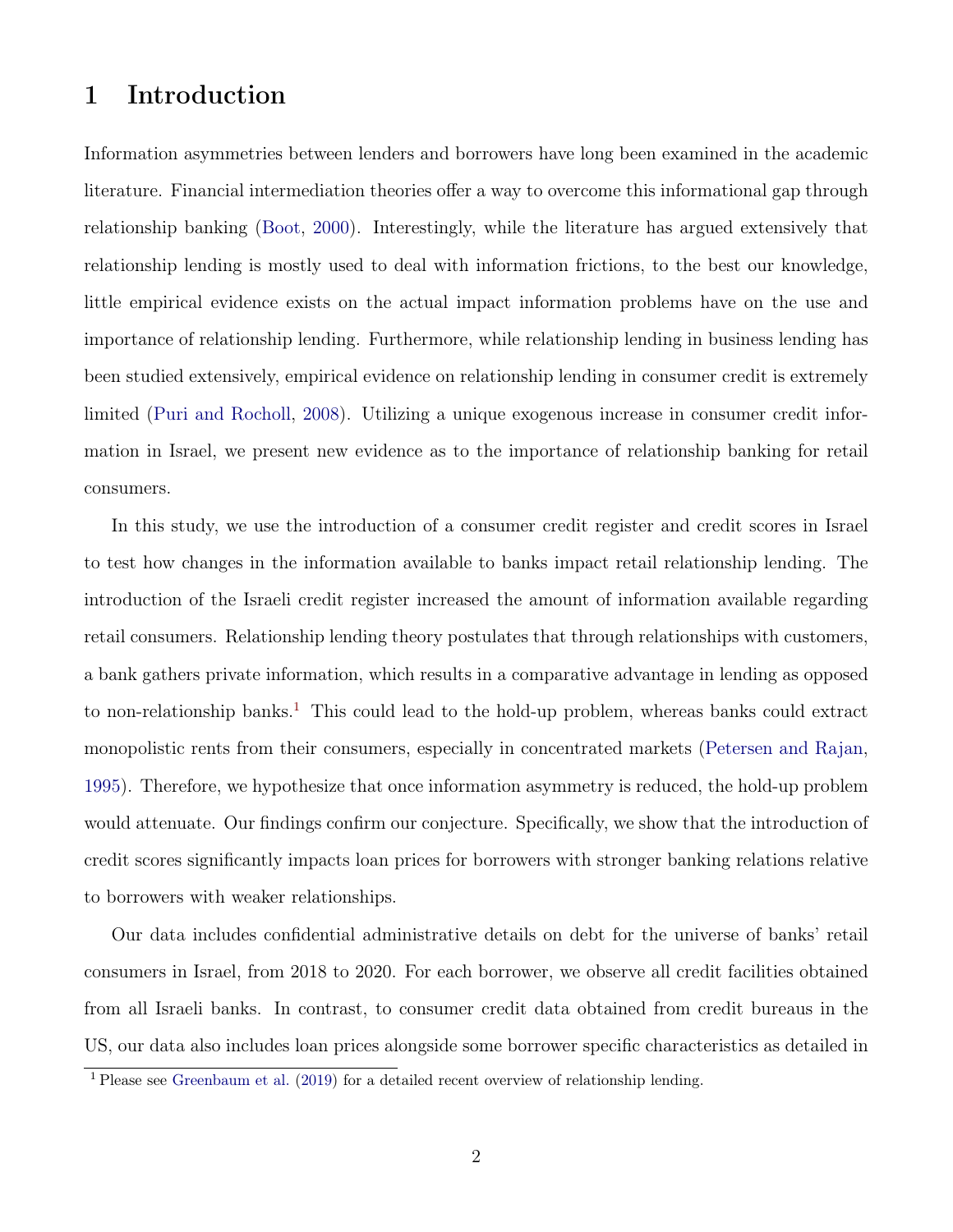section [2.](#page-5-0) This extensive dataset permits us to compare the impact that strong versus weak banking relationships have on loans' outcomes before and after the information asymmetry is reduced. Similar to [Puri et al.](#page-23-2) [\(2017\)](#page-23-2), we define a relationship bank as a bank where the borrower manages a checking account. We then quantify relationship strength by the exclusivity of the relationship. That is, a strong bank-borrower relationship is one in which the borrower holds a checking account solely in one bank. Israel provides a great setting to test questions relating to relationship banking as banks are the main source of consumer credit. Furthermore, the availability of a centralized credit register, which includes interest rates, provides us with a unique opportunity to identify the impact of information on relationship banking.

To test the impact of relationship banking on loan pricing, we use a difference-in-differences approach. Specifically, we compare the changes in loan pricing for exclusive and non-exclusive borrowers before and after the credit register introduction. We first show that exclusive relationship borrowers paid higher interest rates before credit scores were introduced. This result is consistent with banks extracting rents from exclusive relationship borrowers (hold-up problem) [\(Sharpe,](#page-23-3) [1990;](#page-23-3) [Rajan,](#page-23-4) [1992;](#page-23-4) [Farinha and Santos,](#page-22-1) [2002;](#page-22-1) [Bonfim et al.,](#page-21-1) [2018\)](#page-21-1). We then test the impact of a shock to retail consumer credit information. We find that the credit register's introduction significantly mitigates the hold-up problem. All else equal, we show that the difference in the interest rates for exclusive and non-exclusive borrowers decreased by about 10 to 13 basis points. This represents a 30 percent reduction in the interest-rate-difference between the two groups relative to the prior period. Our findings are consistent with our main hypothesis that once information asymmetry is reduced, the hold-up problem is mitigated. To the best of our knowledge, this study is the first to show this causal relationship between consumer information sharing and relationship banking in the household setting.

We then proceed to provide a battery of tests to show that our results are robustness to different challenges. A possible concern is that our results are driven by endogenous selection and timevarying differences across exclusive and non-exclusive relationship borrowers. To deal with selection concerns we first include borrower-fixed-effects in our estimation. This estimation accounts for all borrowers' time-invariant characteristics. We also run our estimation on a restricted sample to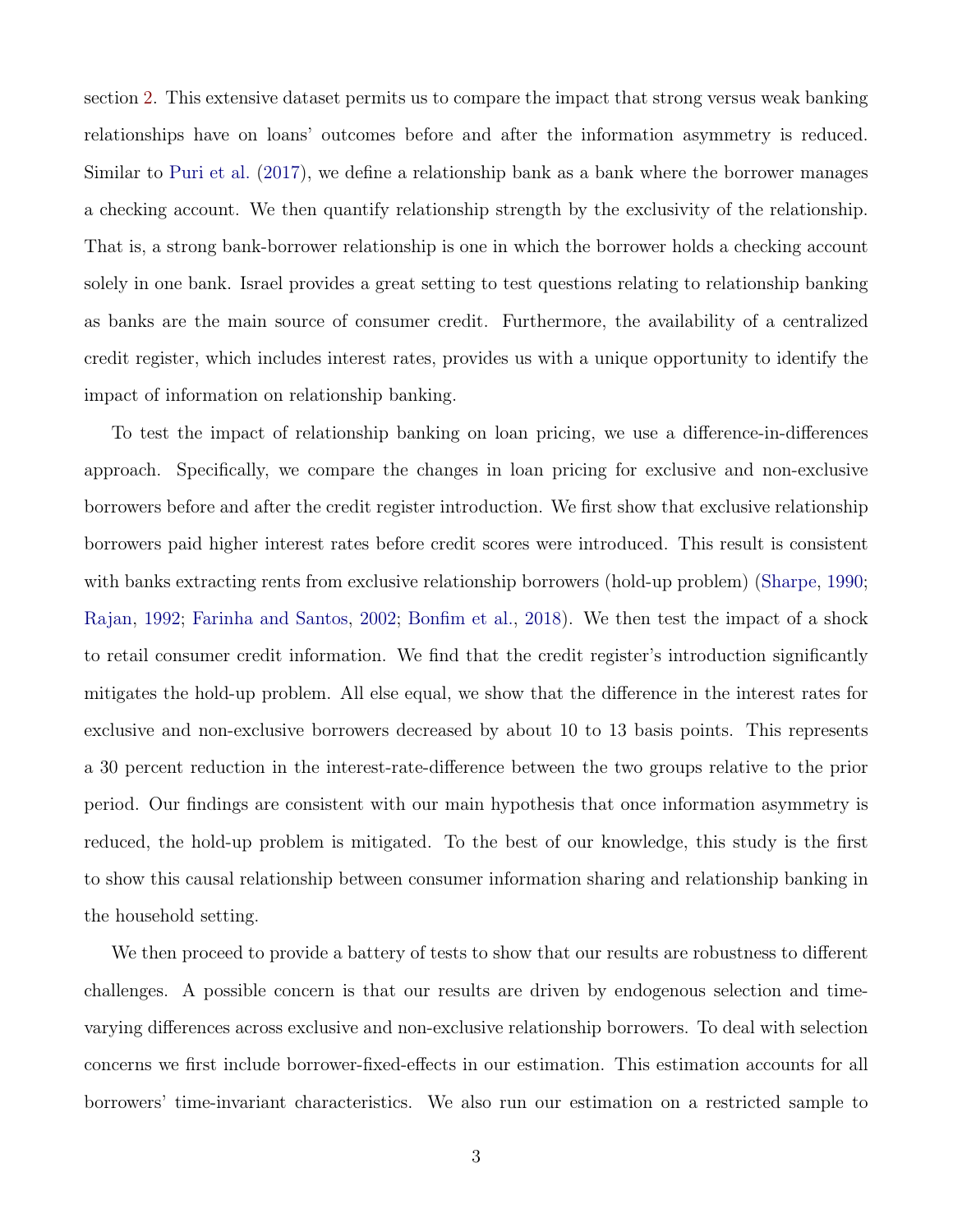alleviate selection concerns. This sample is composed of borrowers who had a loan before and after the credit register was introduced. This estimation uses within borrowers' variation, hence asymmetric changes in borrower composition across groups does not impact our estimates. Our findings are robust across all specifications, therefore alleviating endogeneity concerns and support a causal interpretation between the decrease in information asymmetry and relationship banking. In section [5,](#page-17-0) we offer additional tests demonstrating our results are robust to alternative measures of relationship banking strength.

Our paper relates to the vast literature on relationship banking. In particular, how relationship banking influences credit availability and loan prices in the retail setting. So far the literature has proposed two possible, and at times opposing, implications of relationship banking on contract terms.[2](#page-0-0) A number of studies have shown that relationship banking can benefit borrowers through increased credit availability while also benefiting banks by improving screening ability ([Petersen](#page-23-5) [and Rajan,](#page-23-5) [1994;](#page-23-5) [Berger and Udell,](#page-21-2) [1995;](#page-21-2) [Agarwal et al.,](#page-21-3) [2018\)](#page-21-3). At the same time, other studies have suggested that long borrower-lender relationships can lead to hold-up problem, as borrowers become locked-in their banking relationship [\(Sharpe,](#page-23-3) [1990;](#page-23-3) [Rajan,](#page-23-4) [1992\)](#page-23-4). This is especially the case when switiching costs are high [\(Ioannidou and Ongena,](#page-22-2) [2010\)](#page-22-2) and consumers do not have many alternatives to their relationship banking [\(Degryse and Ongena,](#page-22-3) [2005\)](#page-22-3). In their cross-country analysis, [Kysucky and Norden](#page-22-4) [\(2016\)](#page-22-4) suggest that corporate borrowers are more prone to not benefit from relationship banking in countries where banking competition is low. We contribute to this literature by directly testing the effect of relationship banking on loan prices in the household setting. Our findings suggest relationship banking give rise to the hold-up problem which is mitigated once the information asymmetry between banks and borrowers diminishes.

[Puri and Rocholl](#page-23-0) [\(2008\)](#page-23-0) note that retail relationship banking has been less examined in the literature due to severe data limitations in the context of appropriate experimental design. Our paper, provides a perfect setting, alongside a unique dataset, to examine retail relationship banking, thus expanding the research from the household finance perspective. [Puri et al.](#page-23-2) [\(2017\)](#page-23-2) use German data and show that retail customers who have a relationship with their savings bank prior to

<sup>2</sup> See [Kysucky and Norden](#page-22-4) [\(2016\)](#page-22-4) for a brief summary of this literature.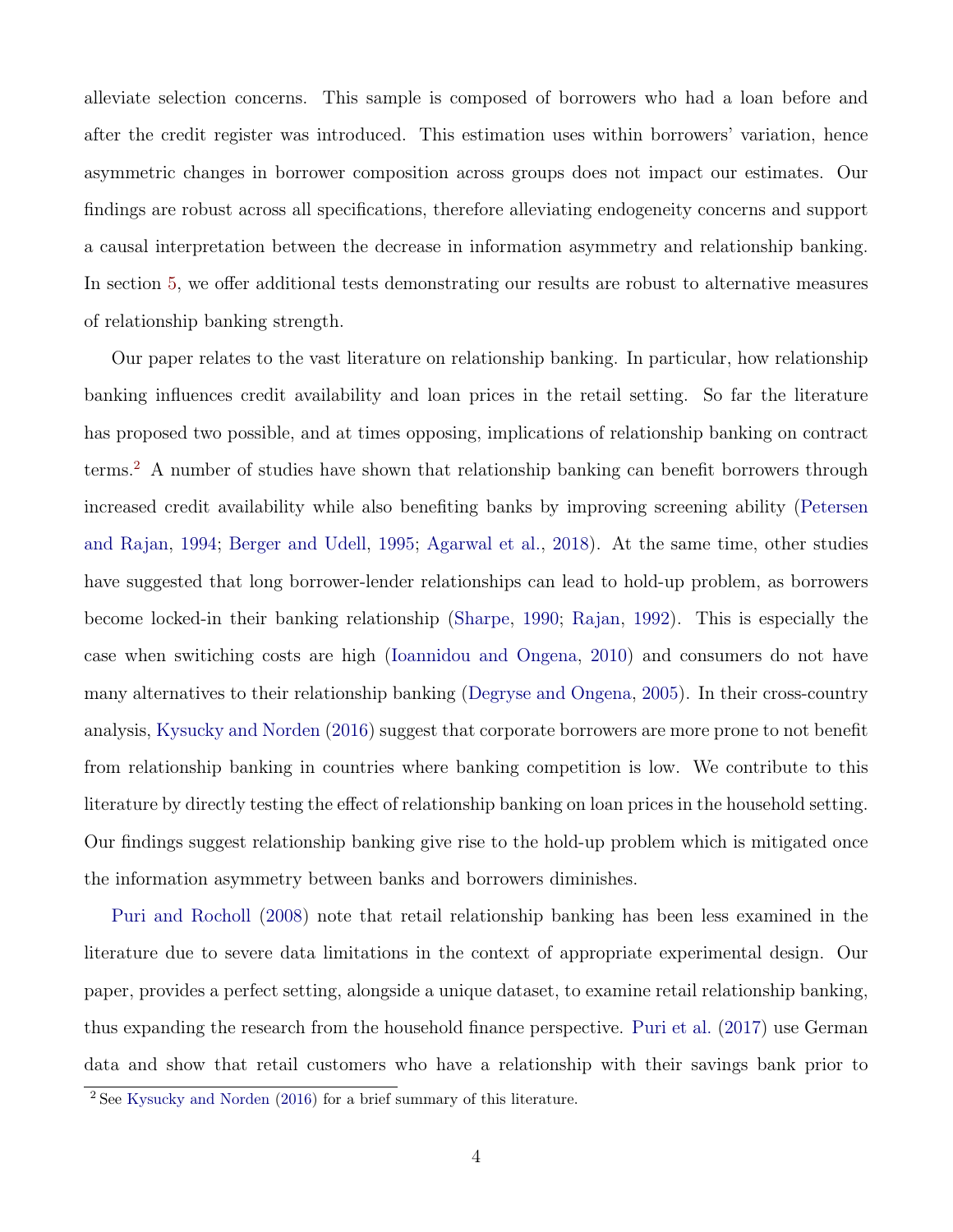applying for a loan default significantly less often than customers with no prior relationship. [Agarwal](#page-21-3) [et al.](#page-21-3) [\(2018\)](#page-21-3), examine retail credit consumers in one bank and find that relationship banking offers significant potential benefits to banks in mitigating credit risk. In contrast, in our paper we examine how relationship banking impact consumers, similar to [Puri et al.](#page-23-2) [\(2017\)](#page-23-2). [Chakravarty and Scott](#page-22-5) [\(1999\)](#page-22-5) use survey data to examine the effect of relationships on credit rationing for households. The literature so far focused mostly on loan performance and credit availability. We further our understanding of this area by providing novel findings regarding the impact of relationship banking on prices, specifically on banks' ability to extract rents from its customers. In contrast to most of this literature, we are using a natural experiment where a shock to information has occurred. Thus, we expand this literature by providing empirical evidence where causal inference can be drawn.

Our paper also relates to papers investigating the influence of information sharing on credit pricing and performance. Theortical models suggest that credit information sharing schemes can help lenders and borrowers overcome asymmetric information problems. Credit registries provide information to banks permitting better screening [\(Pagano and Jappelli,](#page-23-6) [1993;](#page-23-6) [Bennardo et al.,](#page-21-4) [2014\)](#page-21-4). At the same time, it discplines borrowers as nonpayment is made public [\(Padilla and Pagano,](#page-23-7) [1997\)](#page-23-7). [Bos et al.](#page-21-5) [\(2018\)](#page-21-5) document how credit information affects borrowers' access to credit. [Jappelli and](#page-22-6) [Pagano](#page-22-6) [\(2002\)](#page-22-6), using a cross-country survey, find that credit risk is lower in countries where lenders share information. However, overall evidence on the effect of public credit registries on credit supply is ambiguous [\(Djankov et al.,](#page-22-7) [2007\)](#page-22-7). [Einav et al.](#page-22-8) [\(2013\)](#page-22-8) show that the adoption of credit scoring by auto finance company has benefited the lender, partially due to better screening of high-risk borrowers. They focus on a particular lender and type of loans, whereas we look at the universe of consumer non-collateralized loans. Similar to our paper, [Behr and Sonnekalb](#page-21-6) [\(2012\)](#page-21-6) use the introduction of a credit register in Albania to test the effect of information sharing. However, our paper is different from their work for several reasons. Most importantly, they focus on SME firms whereas we focus on households. Second, they examine data from one bank whereas we have data for the universe of consumers loans. Our paper contributes to this literature by providing novel empirical evidence as to the impact of credit registries on relationship banking.

The remainder of this paper is organized as follows. Section [2](#page-5-0) describes the institutional details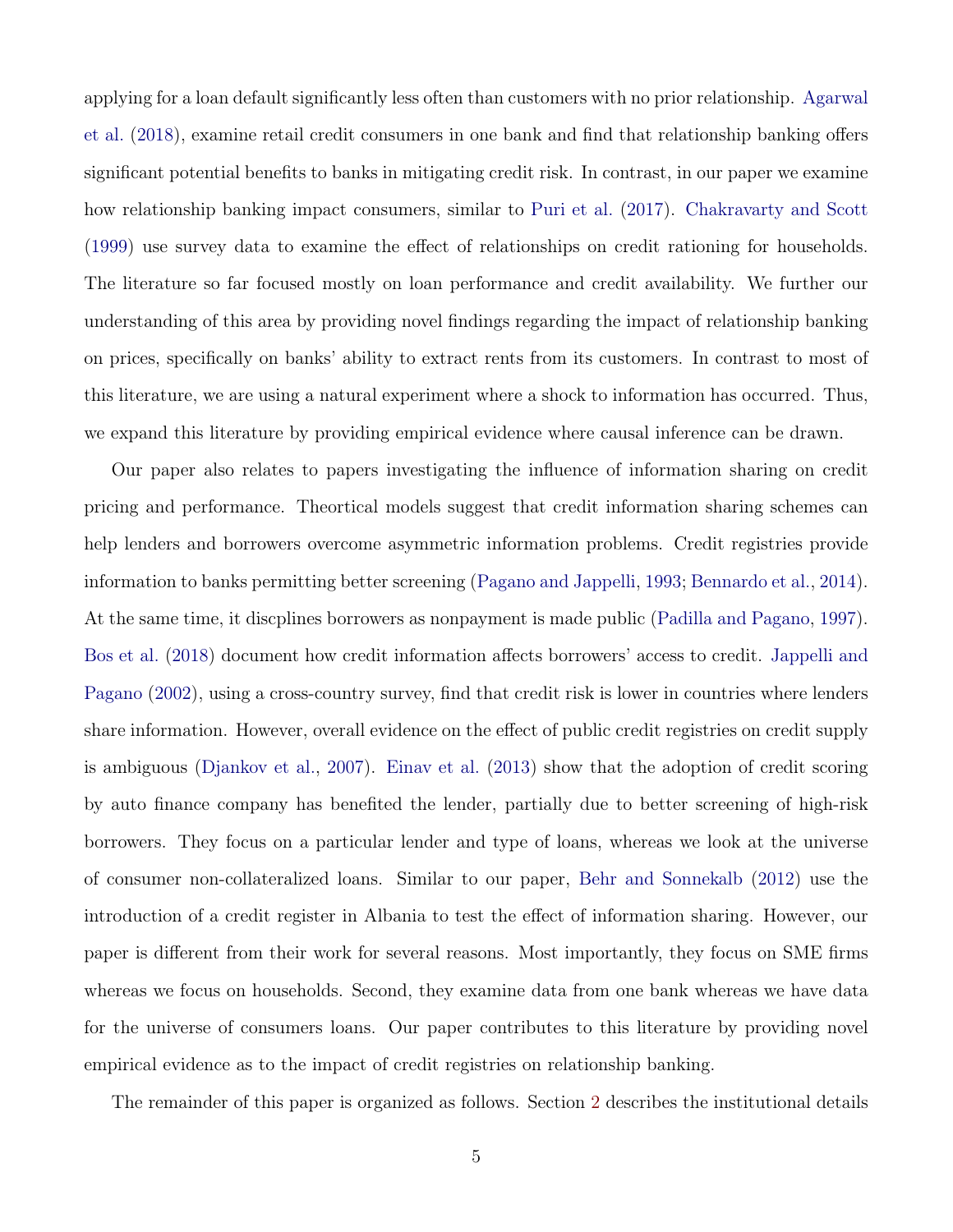and the data. Section [3](#page-10-0) presents our empirical strategy. In section [4](#page-13-0) we present our main results. Section [5](#page-17-0) shows our robustness tests, and section [6](#page-19-0) concludes.

## <span id="page-5-0"></span>2 Institutional Setting and Sample Construction

### 2.1 Institutional details

Israel's consumer credit market is bank-based; as of December 2019, about 77% of consumer credit was granted by banks. Furthermore, this banking system is fairly concentrated. It consists of seven bank groups whereas the market share of the two largest banks exceeds 50% of the total credit allocated by in the banking system. The Israeli financial system went through several reforms in the past two decades.[3](#page-0-0) Most relevant to our paper are the regulatory steps taken to promote competition in the banking system. As part of such reforms, credit scores were first introduced in Israel on in April 2019.

The institution of the Israeli credit register is part of such reforms and was enacted in 2016 in the Credit Data Law. The proclaimed goals of the register are: (1) Enhance competition in the retail credit market; (2) Expand access to credit; (3) Reduce discrimination in credit supply ; (4) Establish a credit register database to facilitate the carrying out of the Bank of Israel's functions. Following the passage of the Credit Data Law, all Israeli banks were required to transfer all credit data for the entire population of borrowers to the Bank of Israel. The requirement started in 2016, whereas credit scores became available starting from April 2019. From April 2019, any lending institution could contact any one or both of the credit bureaus to obtain potential borrowers' credit scores and additional credit history. We should note, that in contrast to the US, where credit data used to compute households' credit scores are collected and held by private credit bureaus (such as Equifax, Experian, and TransUnion), in Israel the law prescribes that the Bank of Israel gathers and holds all the credit data used to compute Israeli credit scores ("credit register"). This data is then transmitted to two private credit bureaus, created following the law, which compute the credit

<sup>3</sup> For instance relevant to our paper is the estsblishment of the "Strum committee" in 2015 with the goal of increasing competition within the banking system.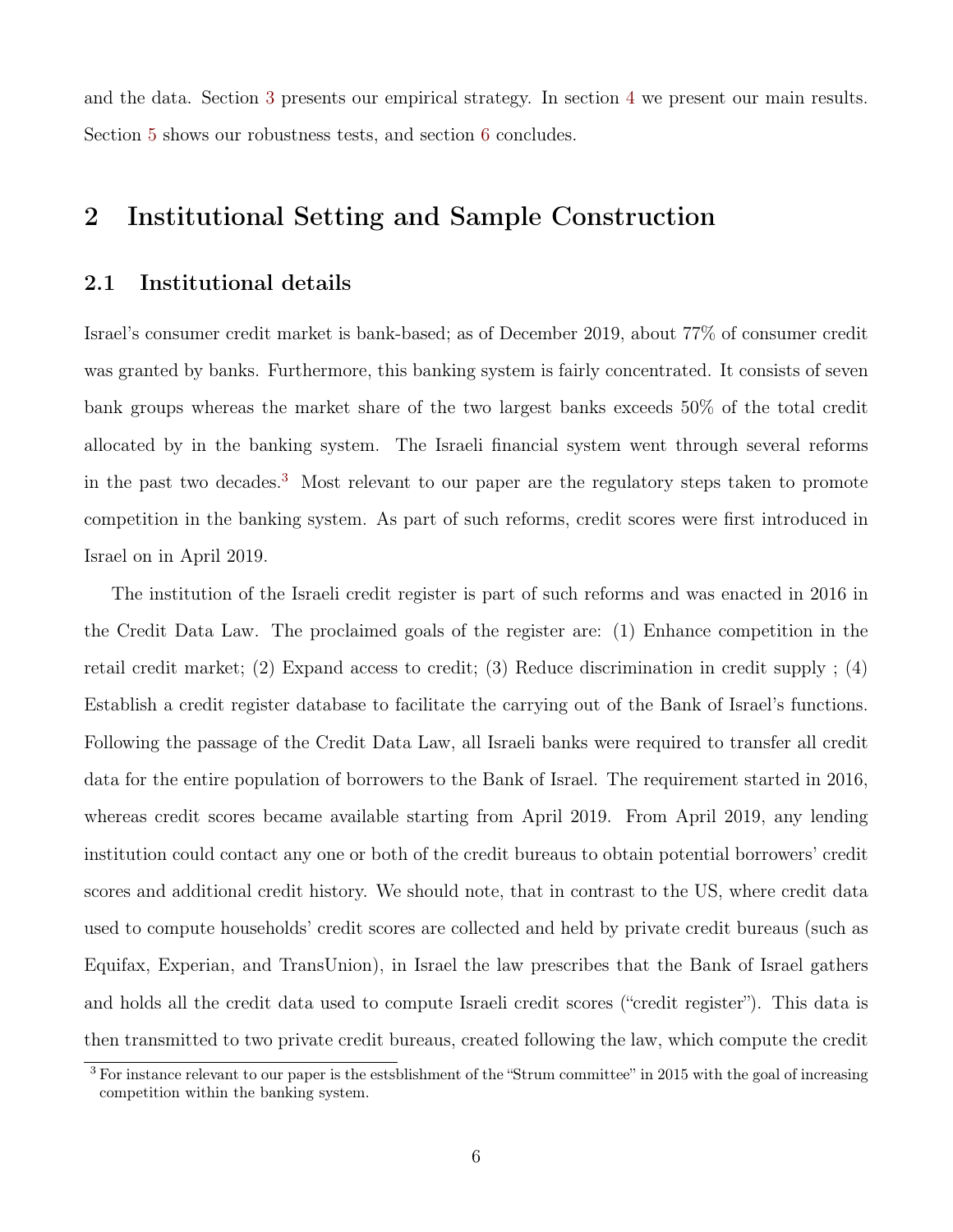scores based on such information on a case by case basis.<sup>[4](#page-0-0)</sup>

### 2.2 Definition of relationship banking

A key component of the analysis is identifying the strength of relationship lending. First, we define a relationship loan as a loan granted to a borrower by the bank where she holds an existing checking account. Then, we measure the strength of this relationship using the number of banking relationships each borrower has. Specifically, we focus on borrowers who interact with one bank solely (exclusive relationships) versus borrowers who have multiple banking relationships. We denote our relationship variable as Exclusive which takes the value of 1 if the loan is granted by a bank where the borrower has its sole checking account.

As noted in the literature, the management of a deposit provides critical information on one's cash-flows, thus naturally relates to the strength of the relationship between lenders and borrowers [\(Mester et al.,](#page-22-9) [2007;](#page-22-9) [Norden and Weber,](#page-23-8) [2010\)](#page-23-8). Indeed, [Puri et al.](#page-23-2) [\(2017\)](#page-23-2) shows that having a transaction account at the bank significantly reduces consumer loans' default probability. Moreover, in Israel, a typical line of credit is an overdraft from one's main checking account. This credit line is similar to rollover credit card debt in the US (which are uncommon in Israel). Thus, this relationship is important for the bank's ability to identify one's credit usage and overall creditworthiness. The number of banking relationships each borrower holds is also noted in the literature as a key component of the bank-borrower relationship. For example, [Berger et al.](#page-21-7) [\(2005\)](#page-21-7) notes that bank exclusivity promotes the development of close relationships through unique accesses and accumulation of information. However, exclusivity could also give rise to the hold-up problem between the bank and the borrower [\(Elsas,](#page-22-10) [2005\)](#page-22-10).

### <span id="page-6-0"></span>2.3 Data and descriptive statistics

The credit data register contains information on all (new and outstanding) consumer credit facilities such as consumer loans, credit cards, credit lines, and mortgages monthly. Our sample includes all

<sup>4</sup> See [Jappelli and Pagano](#page-22-6) [\(2002\)](#page-22-6) for a review of different types of credit bureaus and credit registers around the world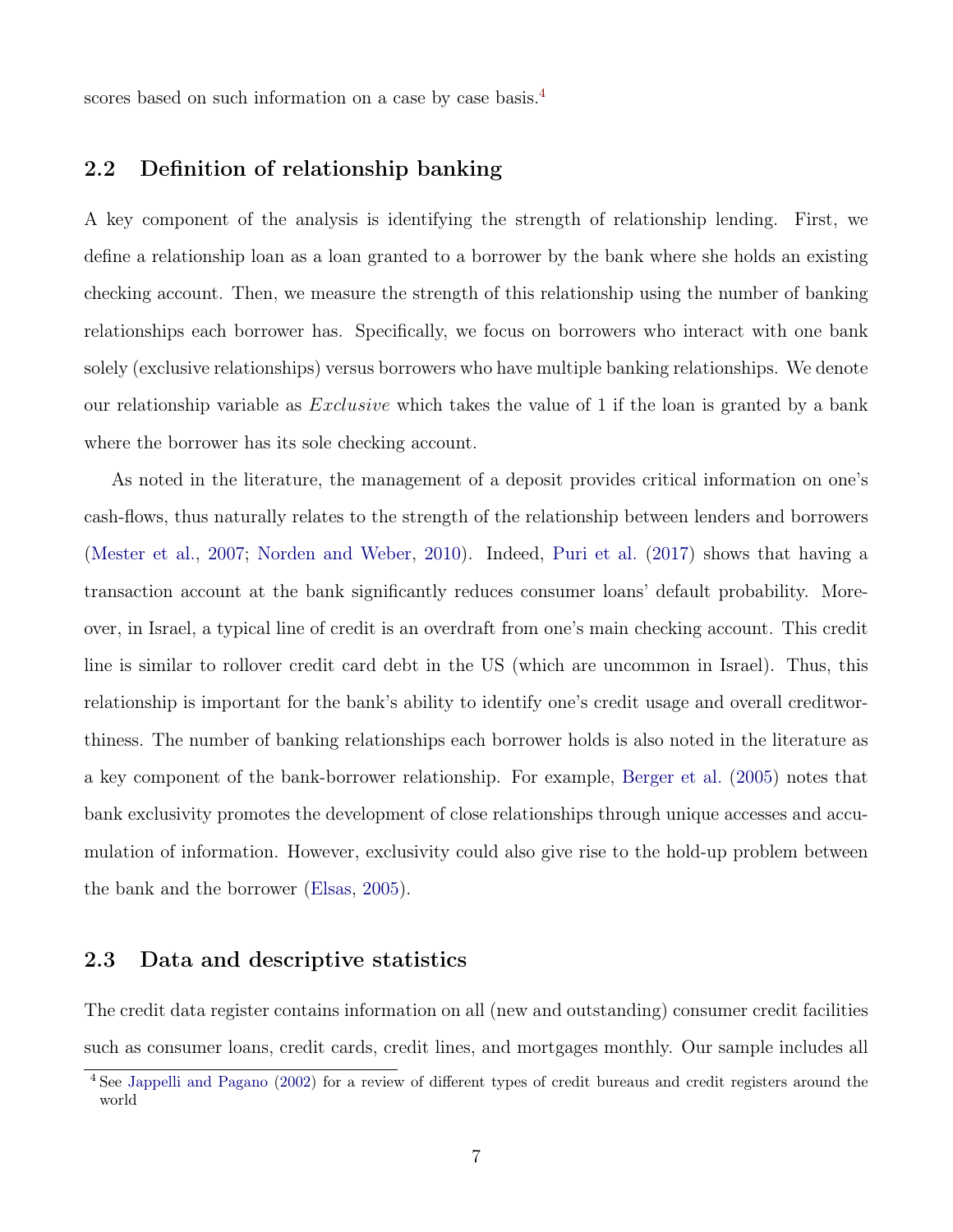non-securitized consumer loans granted by Israeli banks for the period spanning from August 2018 to February  $2020$ <sup>[5](#page-0-0)</sup>. This period represents the longest available period for which we have all the variables prior to the Covid-19 global pandemic.

To arrive at the final sample, we apply several filters aimed at making the sample as homogeneous as possible to reduce any bias associated with unobserved differences between exclusive and nonexclusive relationship loans. Since our primary focus is on the difference between exclusive and non-exclusive relationship lending, we exclude all loans granted to consumers who do not have any relationship (do not have a checking account) with the bank. It is important to note that, in Israel, loans given to consumers who do not hold a checking account with the bank are less common and represent only 10% of consumer loans. Additionally, these loans tend to be very different relative to relationship loans in terms of structure and purpose, suggesting that these loans should indeed be excluded. Also, we exclude any borrower who switched between exclusive and non-exclusive relationships during the sample period. We further restrict the sample to borrowers with credit history. That is, we exclude borrowers who took a loan in the month they opened their first checking account.

We exclude observations where there are more than two recorded borrowers.<sup>[6](#page-0-0)</sup> We exclude any loan where the loan maturity is very short (less than one month) as these loans are unlikely to be consumer loans. We also exclude unrealistic observations where the principal amount or the annualized nominal interest rate is zero and any observations where there are missing control variables. Finally, we exclude uncommon types of consumer loans such as fixed-rate loans, linked loans, and loans made in foreign currency. Variable interest-rate loans represent the vast majority of consumer loans in Israel therefore our sample is restricted to these. These filters reduce the sample to 1,071,429 loans. For any estimation which uses borrower fixed effects, we keep only borrowers

<sup>&</sup>lt;sup>5</sup> Since we are focusing on consumer loans we exclude from the dataset any loan where the purpose of the loan is documented as either "business" or "loan to a corporation or with a corporation" or if one of the borrowers is a licensed dealer.

<sup>&</sup>lt;sup>6</sup>We apply this restriction for two reasons. First the vast majority of loans are to one or two borrowers (more than 99%) with the split between them at around 70 percents individuals and 30 percents of pair borrowers. Additionally, we are interested in including borrower fixed effects in our estimations. When we limit our sample to individuals and pairs, we are able to identify and track individuals across time. In Section [5](#page-17-0) we show that the results are robust to keeping only loans made to a singe borrower.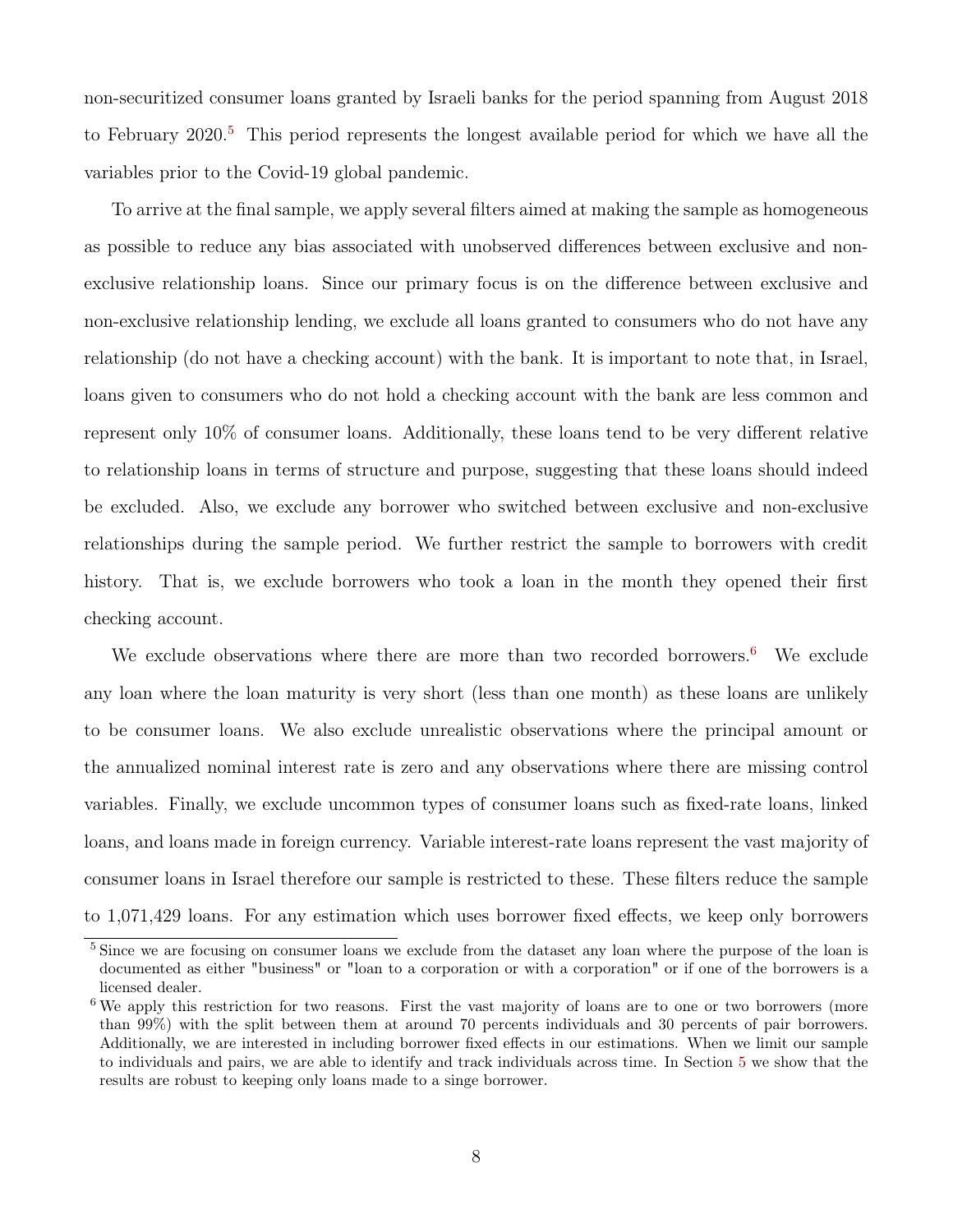who had at least two loans during the sample period, which reduces the sample to approximately 700,000 loans. We also have approximately 500,000 loans that were taken by the same borrower before and after the introduction of the credit register.

Our main dependent variable is Spread which represents the spread between a loan's nominal annualized interest rate and the baseline Israeli interest rate.[7](#page-0-0) In our estimation, we control for both loan specific and borrower specific characteristics. Loan controls include: loan size (Amount) in thousands NIS,  $^8$  $^8$  length of the loan in months at the time it was granted (*Maturity*), and the number of borrowers. Our borrower specific variables include: age group  $(Age)$ , the socioeconomic rank of the borrower's city (Socio), mortgage (Mortq), credit line (Credit Lim), and risk (Bad Hist).<sup>[9](#page-0-0)</sup> The credit register provides only the age group of the borrower (14 age-groups). Therefore, we define an ordinal variable for each of these categories.<sup>[10](#page-0-0)</sup> Our socioeconomic indicator is based on the borrower's residence city or town. The Israeli Central Bureau of Statistics provides a socioeconomic index ranging from 1 to 10 for each local council or municipality, where one represents the poorest socioeconomic conditions and 10 the highest. Using this index we define Socio as an ordinal variable for each borrower.<sup>[11](#page-0-0)</sup> Mortg is a dummy variable which equals 1 if any of the borrowers has an outstanding mortgage. *Credit Lim* is the credit line (overdraft) available to withdraw from the borrower's checking account.<sup>[12](#page-0-0)</sup> While the credit register does not have any information on income or wealth, these variables tend to be positively correlated with the credit line's magnitude. Bad Hist denotes our risk indicator. Similar to [Bonfim and Soares](#page-21-8) [\(2018\)](#page-21-8), we use borrowers' recent credit history to assess their riskiness. This dummy variable equals 1 if at least one of the borrowers had

<sup>&</sup>lt;sup>7</sup> The Prime lending rate is the basic debitory interest rate agreed by the banks. It currently stands at a fixed spread above the interest rate set by the Bank of Israel. This rate is the basis for setting interest rates for bank products, such as deposits and loans bearing variable interest.

<sup>&</sup>lt;sup>8</sup> NIS corresponds to New Israeli Shekel and is the local currency used in Israel. 3.5 New Israeli Shekels are equivalent to approximately 1 US Dollar.

<sup>9</sup> Unfortunately, due to privacy issues, borrower specific variable are quite limited in the register; we are currently working on expanding these set of variables.

 $10$  Ages 0-21 are coded as 1; ages 22-24 are coded as 2; ages 25-29 are coded as 3; ages 30-34 are coded as 4; ages 35-39 are coded as 5; ages 40-44 are coded as 6; ages 45-49 are coded as 7; ages 50-54 are coded as 8; ages 55-59 are coded as 9; ages 60-64 are coded as 10; ages 65-69 are coded as 11; ages 70-74 are coded as 12; ages 75-79 are coded as 13; and ages above 79 are coded as 14

<sup>&</sup>lt;sup>11</sup> When a loan includes two borrowers we take the minimum socio index and the minimum age group between the two borrowers. Results are almost unchanged if we take the average or the max instead.

<sup>&</sup>lt;sup>12</sup> If the loan has two borrowers with two separate checking accounts, we take the largest credit line between the two.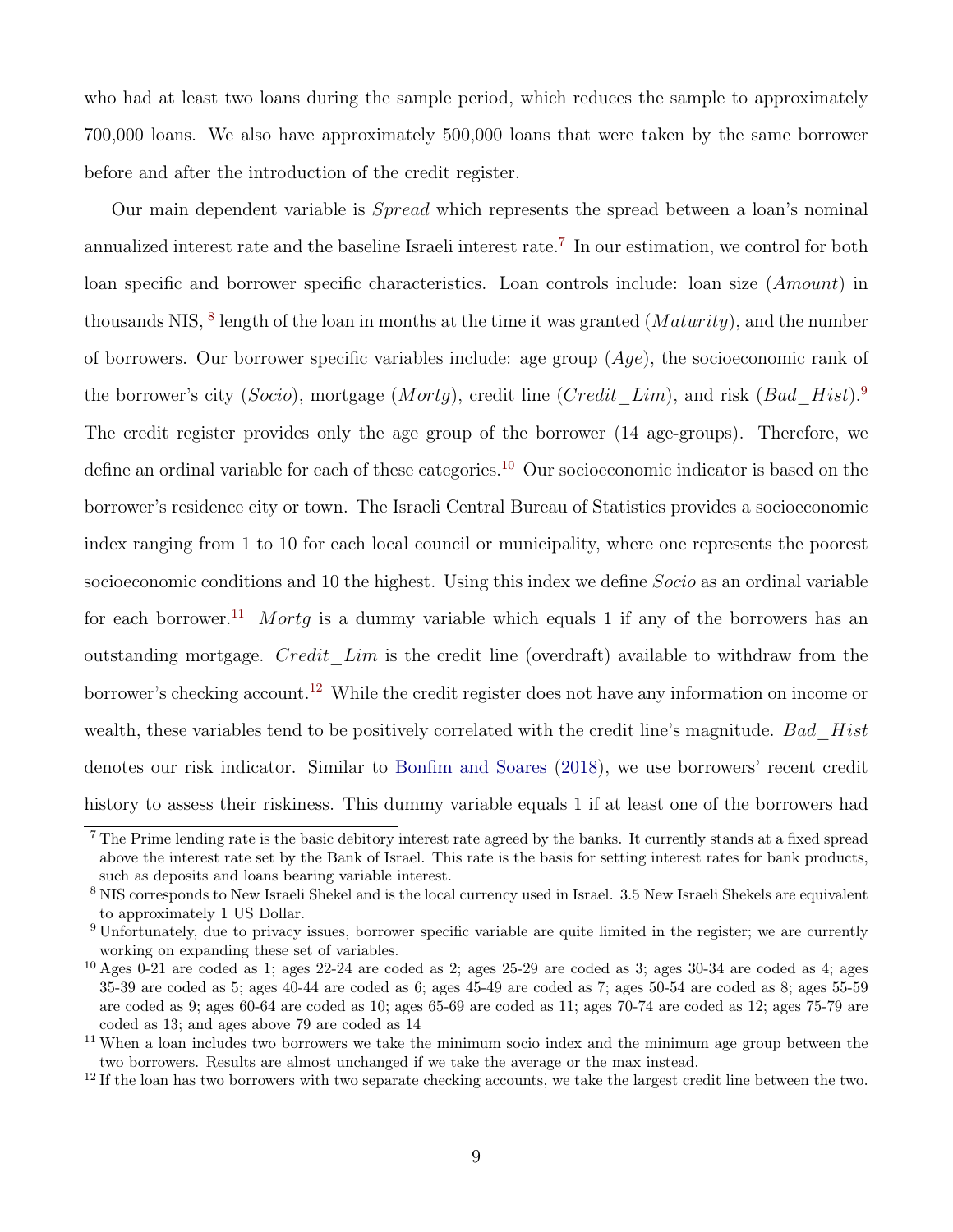a credit facility (loan/mortgage/credit card/credit line) where she was in arrears in the year before the loan was granted.<sup>[13](#page-0-0)</sup>

Table [1](#page-26-0) provides descriptive statistics of the main variables used in the analysis. Panel A distinguishes the pre-credit register period and the post-credit register period for all loans. Panel B includes only exclusive relationship loans and Panel C only non-exclusive relationship loans. As we can see the number of loans in each period is very similar with 50.3% of the loans given before the register introduction and the rest after.

#### [Table [1](#page-26-0) to be added here]

Examining the borrowers' controls in Panel A, it seems that overall the two samples do not display economically meaningful differences. Borrowers with bad credit history represent 9% in period before the credit register and 8% in the period after the credit register. On average 35% of the borrowers in our sample have a mortgage in both periods. The median age-group of borrowers across the sample includes ages from 40 to 44 years old. We find that the share of exclusive loans is about 73% and 74% in the pre and post periods. We can also see that some of the loan characteristics change between the pre and the post period. For example, on average, loans given in the post-period are 3,000 NIS larger relative to loans given in the pre-period. Comparing panels B and C we see that non-exclusive borrowers tend to be on average older and have a mortgage. In addition, loans to non-exclusive borrowers tend to be larger and with longer maturity. Interestingly, while exclusive borrowers tend to be less risky than non-exclusive borrowers, on average they pay a higher spread on their loans. This observation is consistent with the main thesis of this paper. When the relationship between a bank and his borrower is exclusive, the bank is able to extract monopolistic rent from his consumers. Thus the descriptive statistics presented in Table [1](#page-26-0) suggest exclusive borrowers pay a premia on their loans due to the hold-up problem. To test this conjecture empirically we detail proceed to detail our empirical strategy in the next section.

<sup>&</sup>lt;sup>13</sup> It is important to note that our risk classification is imperfect since it may fail to identify other factors that lenders consider when assessing borrowers' riskiness. Ideally, we would have access to each consumer credit score calculated by the public credit register and the lender's internal score. However, we believe that our classification is at worst, underestimating borrowers' risk, classifying some borrowers as low risk despite being treated by lenders as high risk.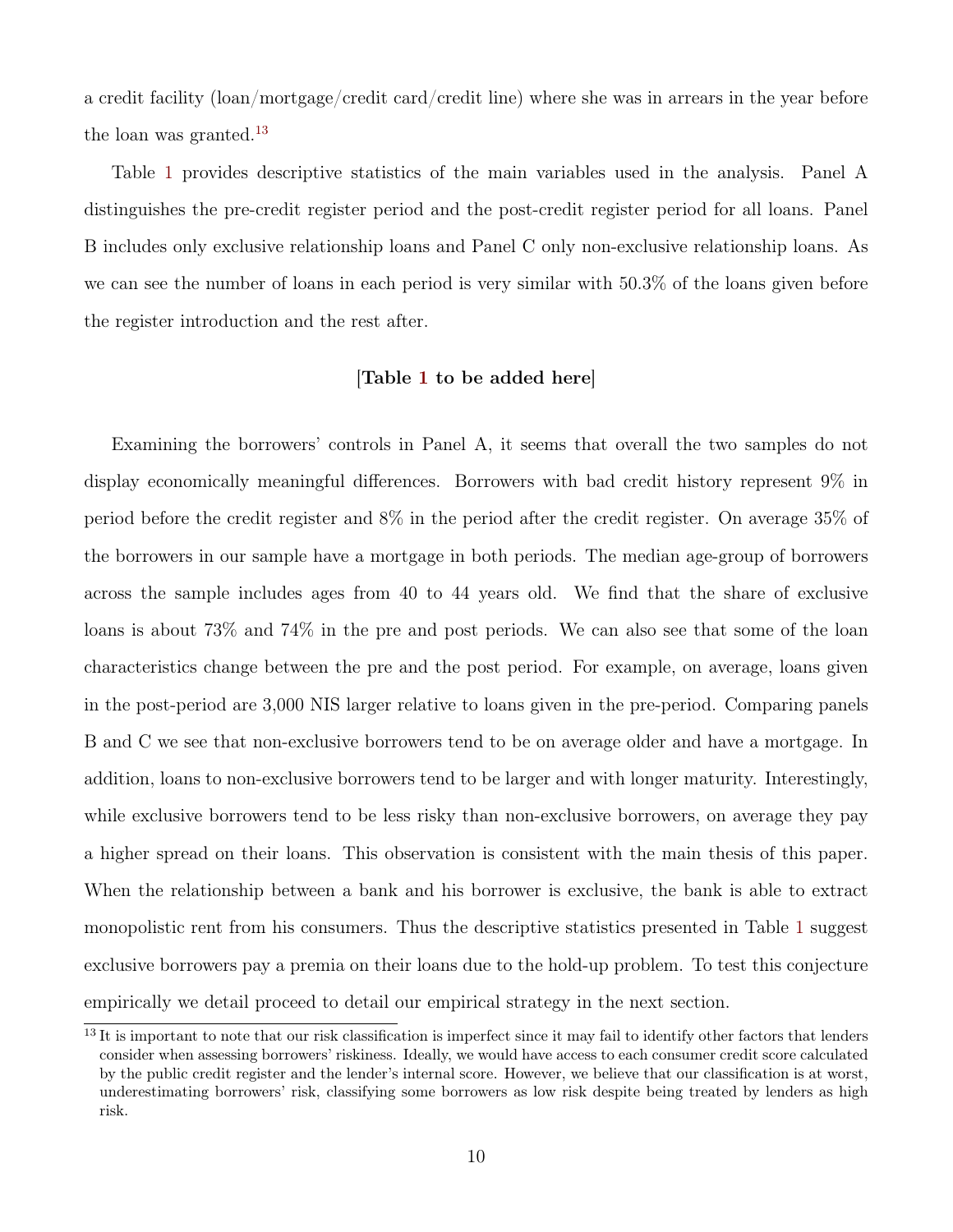### <span id="page-10-0"></span>3 Empirical methodology

Our empirical methodology is designed to test the effect of information sharing on exclusive relationship banking. Theory suggests that in concentrated markets, stronger relationship banking leads to the hold-up problem [\(Petersen and Rajan,](#page-23-1) [1995\)](#page-23-1). Prior to the introduction of the credit register, a bank, who maintained an exclusive relationship with a consumer, had monopoly over the information it collected through their relationship. Therefore, the bank could extract rents from such consumers. Thus, we expect to find that exclusive borrowers, all else constant, paid higher interest rates on their loans in the period before the credit register. The introduction of the credit register made consumers' credit information public. Thus, decreasing the monopolistic power of the bank over such information. Accordingly, we hypothesize the hold-up problem would attenuate for consumer most prone to it. That is, we expect that, all else constant, the interest rate paid by consumers with exclusive banking relationship would decrease after the register became available.

Our identification strategy relies on the differential effect of information shock on exclusive versus non-exclusive borrowers. To estimate this effect we use a difference-in-differences specification. Our treated group are borrowers with exclusive banking relationships. Our control group are borrowers with non-exclusive banking relationships. The information shock we are using is the introduction of the credit register in Israel. Exclusive borrowers are more prone to the hold-up problem thus we expect that once the information shock occurs they would be most effected. Accordingly, our baseline specification is as follows:

<span id="page-10-1"></span>
$$
Spread_{i,j,k,t} = \gamma_k + \delta_t + \beta_1 Exclusive_{j,k} + \beta_2 Exclusive_{j,k} * Post_t + \beta_3 X_i + \beta_4 Z_{j,t} + e_{i,j,k,t} \tag{1}
$$

Where subscripts represent loan i given to borrower j, and reported by lender k at time t. The dependent variable, Spread, is the spread between the nominal annualized interest rate and the baseline Israeli interest rate. Exclusive is a binary variable that takes the value one if borrower j has an exclusive relationship with lender k.  $Post<sub>t</sub>$  is an indicator representing the credit register introduction, it equals 1 if the observation is on or after April 2019 and 0 otherwise.  $X_i$  and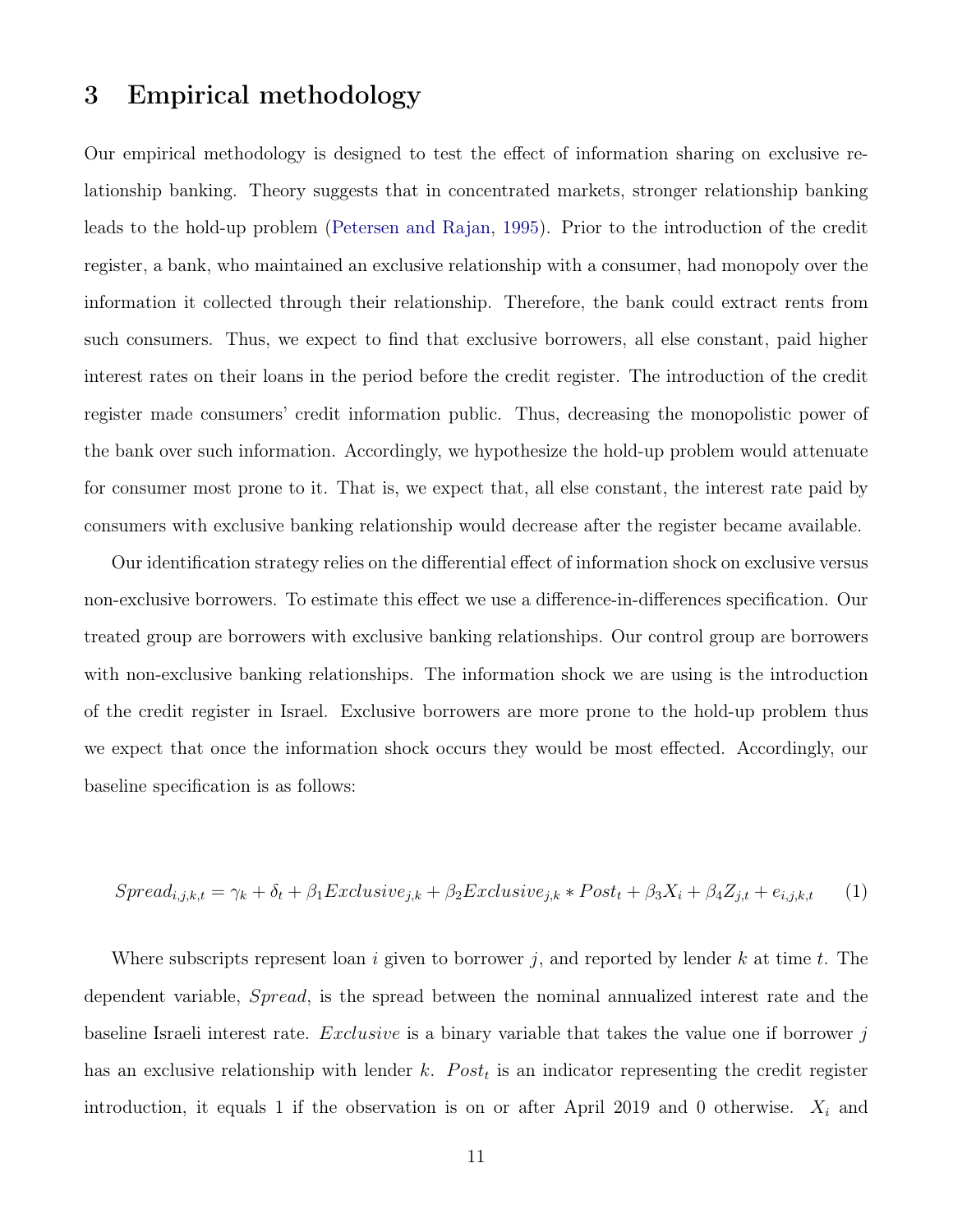$Z_{j,t}$  are loan and borrower characteristics, respectively. The terms  $\gamma_k$  and  $\delta_t$  represent lender, and month fixed effects, respectively. Standard errors are two-way clustered at the month and lender levels.<sup>[14](#page-0-0)</sup>  $\beta_1$  and  $\beta_2$  represent the relative effect of exclusive relationship lending on credit spread.  $\beta_1$  represents the average spread exclusive borrowers pay on new consumer loans relative to nonexclusive borrowers. Our main coefficient of interest is  $\beta_2$  which represents the causal effect of the information shock on exclusive loans' spreads relative to non-exclusive loans.

Our empirical methodology relies on the assumption that without introducing the credit register, the difference in loan pricing between exclusive and non-exclusive relationship lending would have remained constant. That is the parallel trend assumption holds in this case. Figure [1](#page-24-0) presents the weighted mean of the loan spread for the two groups (exclusive and non-exclusive). We can see that exclusive borrowers paid on average higher spreads throughout the entire sample. The latter is despite the fact that on average exclusive borrowers were less risky as we can see in Table [1.](#page-26-0) Second, while the spreads for both groups have an overall downward trend, the two series exhibit remarkable co-movement, suggesting the parallel trend assumption holds. We further provide evidence supporting this assumption in Section [4](#page-13-0) below.

#### [Figure [1](#page-24-0) to be added here]

Estimating Equation [1](#page-10-1) poses several challenges. First, we need to account for the possibility that the observed lending terms are endogenous since they are conditional on selecting borrowers with specific characteristics to exclusive and non-exclusive borrowers. In Table [1,](#page-26-0) Panels B and C compare the populations of exclusive and non-exclusive borrowers respectively. As noted, the two populations diverge on different observable characteristics. To deal with these differences, we include controls for such observable characteristics: age, socioeconomic level, risk, mortgages and credit limit. Nonetheless, it is possible that there are unobserved consumer characteristics that might be correlated with consumers having one or multiple bank relationships. Most important, if these unobserved attributes also impact loan prices, our results would be biased. To further

<sup>&</sup>lt;sup>14</sup> We include time fixed effects in our baseline specification as interest rates overall changed during our sample period. We also run our estimation including *Post* as an independent term without including time fixed effects. We find that our results remain quantitatively the same.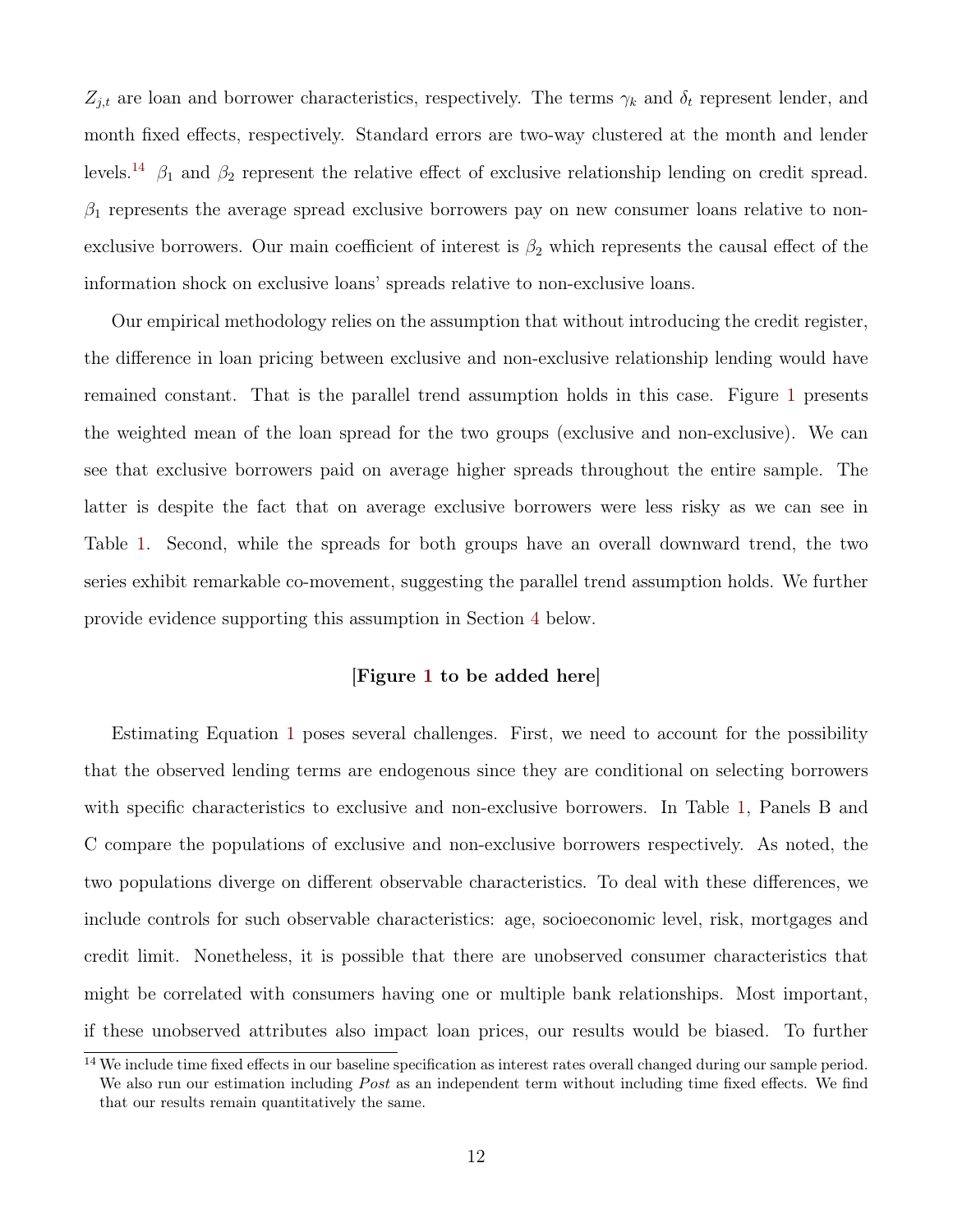deal with these concerns, we introduce borrower fixed effects in our specification.<sup>[15](#page-0-0)</sup> We modify the specification presented in Equation [1](#page-10-1) to include borrower fixed effects:

<span id="page-12-0"></span>
$$
Spread_{i,j,k,t} = \gamma_k + \delta_t + \mu_j + \beta_2 Exclusive_{j,k} * Post_t + \beta_3 X_i + \beta_4 Z_{j,t} + e_{i,j,k,t}
$$
 (2)

Where  $\mu_i$  represent borrower fixed effects. To estimate this specification we restrict our sample to borrowers with at least two loans throughout the examined time period.<sup>[16](#page-0-0)</sup> Our underlining assumption in these tests is that any unobservable borrower-characteristics, which could lead to any of the selection issues mentioned, are time-invariant during the sample. In this case, borrower fixed effects alleviate concerns that our results are due to some unobserved characteristics and selection.

An additional concern is that our sample risk composition changed with the introduction of the credit register. The latter could result from strategic timing of new lending for borrowers with specific characteristics. It is possible that riskier borrowers feared that the credit register would reveal their bad credit information thus hindering their access to credit. Therefore they may have preemptively applied for new loans from lenders with weak relationships before April 2019. At the same time, relatively creditworthy borrowers may have postponed borrowing to the period after the register, if they anticipated it would reduce their cost of credit. In this case, the quality and overall composition of borrowers before and after the credit register will be different and may impact our results. Furthermore, the credit register most likely improved banks' screening ability which could influence loan approval and pricing. If the credit register induced banks to change their screening and loan approval practices, this might have changed borrower composition and impacted the results. Banks' ability to better assess households' creditworthinessis most relevant for non-exclusive borrowers in our setting and has different potential pricing effect depending on

<sup>&</sup>lt;sup>15</sup> Please note, when building our sample we included only borrowers who remain exclusive and non-exclusive throughout the entire time period studied. This restriction limits any impact of unobserved events that may have induced borrowers with specific characteristics to shift between the groups.

<sup>&</sup>lt;sup>16</sup> In this specification,  $Z_{i,t}$  will include all time-variant borrowers' characteristics, any time-invariant variables is dropped as it is absorbed by the borrower fixed effects. For the same reason Exclusive is not included in the specification as it is borrower specific and time invariant.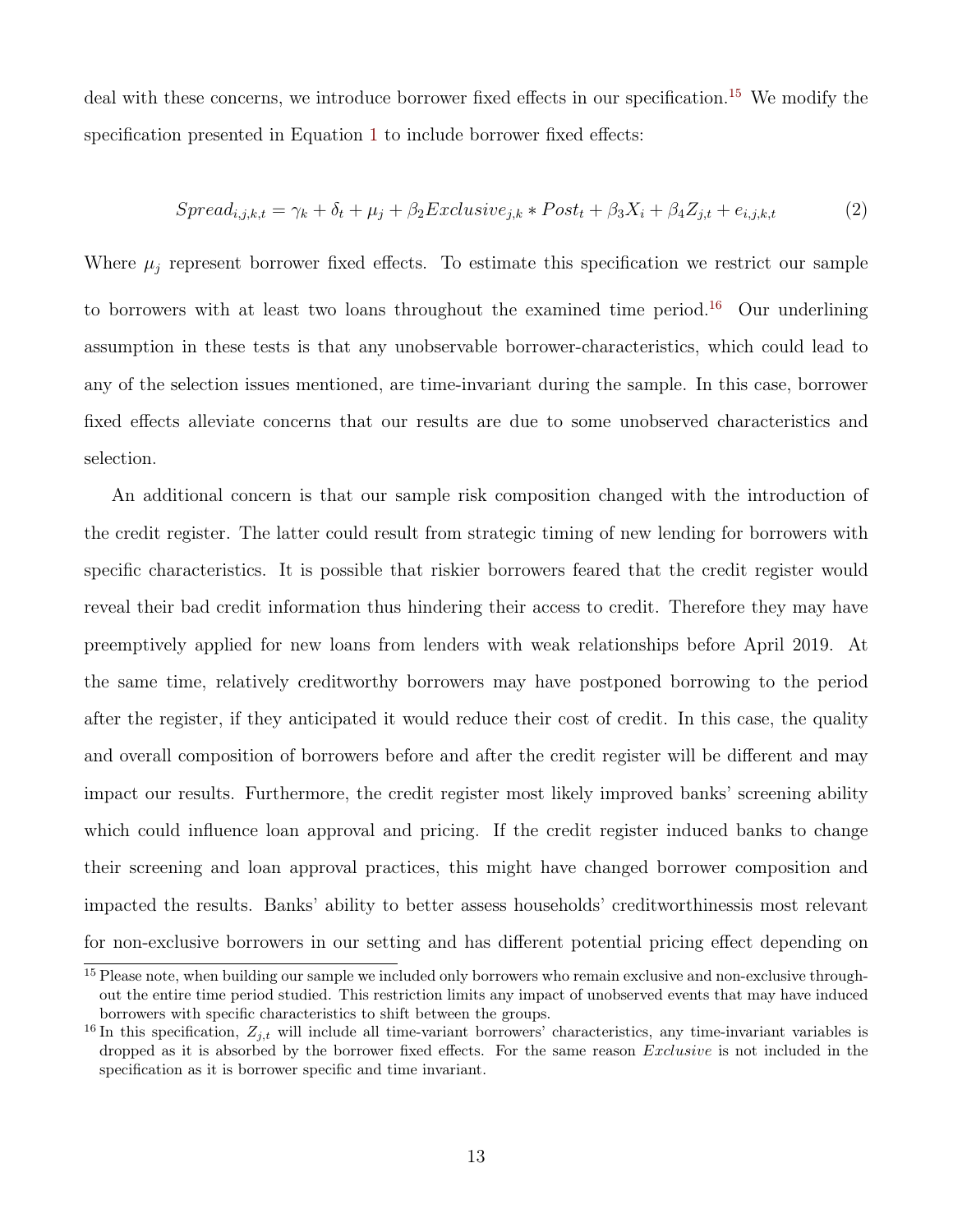households' risk level.<sup>[17](#page-0-0)</sup> Low-risk high-quality borrowers potentially benefit from the additional public information banks obtain about them, whereas high-risk borrowers may suffer from higher prices and credit rationing. [18](#page-0-0)

We deal with these concerns in several ways. First, we introduce a control for risk in our regression estimation, as we described in Section [2.3.](#page-6-0) In addition, we split our sample between high and low-risk borrowers. To the extent that high-risk borrowers are more prone to both strategic timing and screening by lenders, a sample with only low-risk borrowers would be less vulnerable to these biases. Finally, we propose a more restrictive regression estimation to deal with all the issues denoted. To control for unobserved borrower characteristics, strategic timing, and screening, we limit the sample to borrowers with at least one loan prior to and at least one after the credit register introduction. This estimation uses the within-borrower variation to estimate the relative effect of exclusivity on loan spreads before and after the credit register introduction, thereby reducing any impact of asymmetric changes in borrower composition.

### <span id="page-13-0"></span>4 Results

### 4.1 Estimation results

Table [2](#page-27-0) presents the results from the estimation of Equation [1.](#page-10-1) Column 1 shows the results for all loans, while columns 2 and 3 present results for a sample split between borrowers with good and bad credit history. We find that  $\beta_1$ , the coefficient on *Exclusive* is positive and statistically significant across all three columns. That is on average exclusive loans are more expensive than non-exclusive loans. This is consistent with exclusive borrowers been subjected to the hold-up problem. The size of the coefficient estimate on Exclusive suggests that before introducing the credit register, all else being equal, exclusive relationship loans paid around 40 basis points more relative to non-exclusive relationship loans. To put this number in perspective, note from Table [1](#page-26-0) that the average spread

<sup>&</sup>lt;sup>17</sup> The underlining assumption throughout our analysis is that banks have better credit information for their exclusive versus non-exclusive borrowers.

<sup>&</sup>lt;sup>18</sup> We should note that we are working on obtaining data on loan applications and hope to include it in future drafts of this paper. This would permit us to further show that our results are not derived from any selection or composition concerns.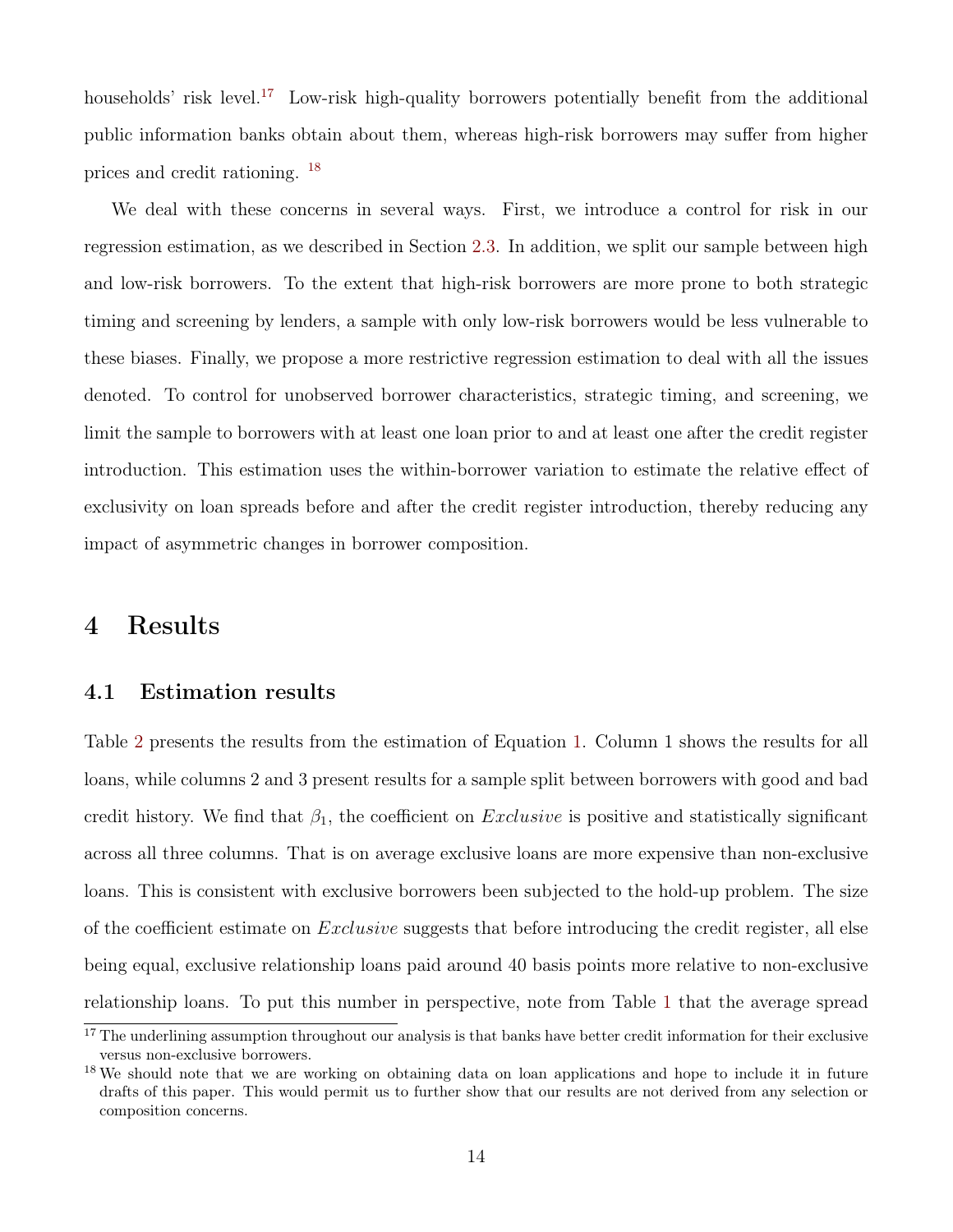for non-exclusive loans in the pre-credit register period was around 449 basis points. Therefore, the additional premia paid by exclusive borrowers represents around an 9% increase in the price of the loan which is economically meaningful.

#### [Table [2](#page-27-0) to be added here]

Our main coefficient of interest is  $\beta_2$ . This coefficient represents the causal effect of the shock to information asymmetry on loan pricing for exclusive borrowers relative to non-exclusive borrowers. We find it is negative and significant at 10% across all three columns. That is the premia paid by exclusive borrowers compared to non-exclusive borrowers was cut by approximately a third (14 basis points) once the credit register became public. This finding shows that the hold-up problem is been attenuated after the credit register. Thus, our results demonstrate that once information asymmetry between banks and households decreases, rents extracted by banks from exclusive borrowers significantly decease.

From Table [2](#page-27-0) we also learn the effect of our control variables on the spread. As expected on average having a bad credit history significantly increases loan pricing. At the same time, living in an area with a higher socieconomic index, having a mortgage, and higher credit limit negatively impact loan spreads. Examining the sample split based on risk in columns 2 and 3, overall we find that the direction of the coefficients estimates is consistent with column 1. On average exclusive borrowers with good credit history pay 38.4 basis points more than non-exclusive borrowers. Exclusive borrowers with bad credit history pay on average 46.2 basis points more than non-exclusive borrowers with bad credit history. We further show that  $\beta_2$  is negative and significant for both borrowers with good and bad credit history. A possible concern is that this observed decrease in interest rate of exclusive relative to non-exclusive borrowers is the result of changes in the spread of non-exclusive borrowers. Recall from our discussion in Section [3](#page-10-0) that the credit register could have improved banks' screening ability which most likely impacted non-exclusive borrowers more than exclusive borrowers. Thus potentially biasing our results. Our findings in Table [2](#page-27-0) suggest otherwise, especially if we focus on column 2. That is, if our findings were solely driven by changes to interest rate for non-exclusive low-risk borrowers then we would expect to find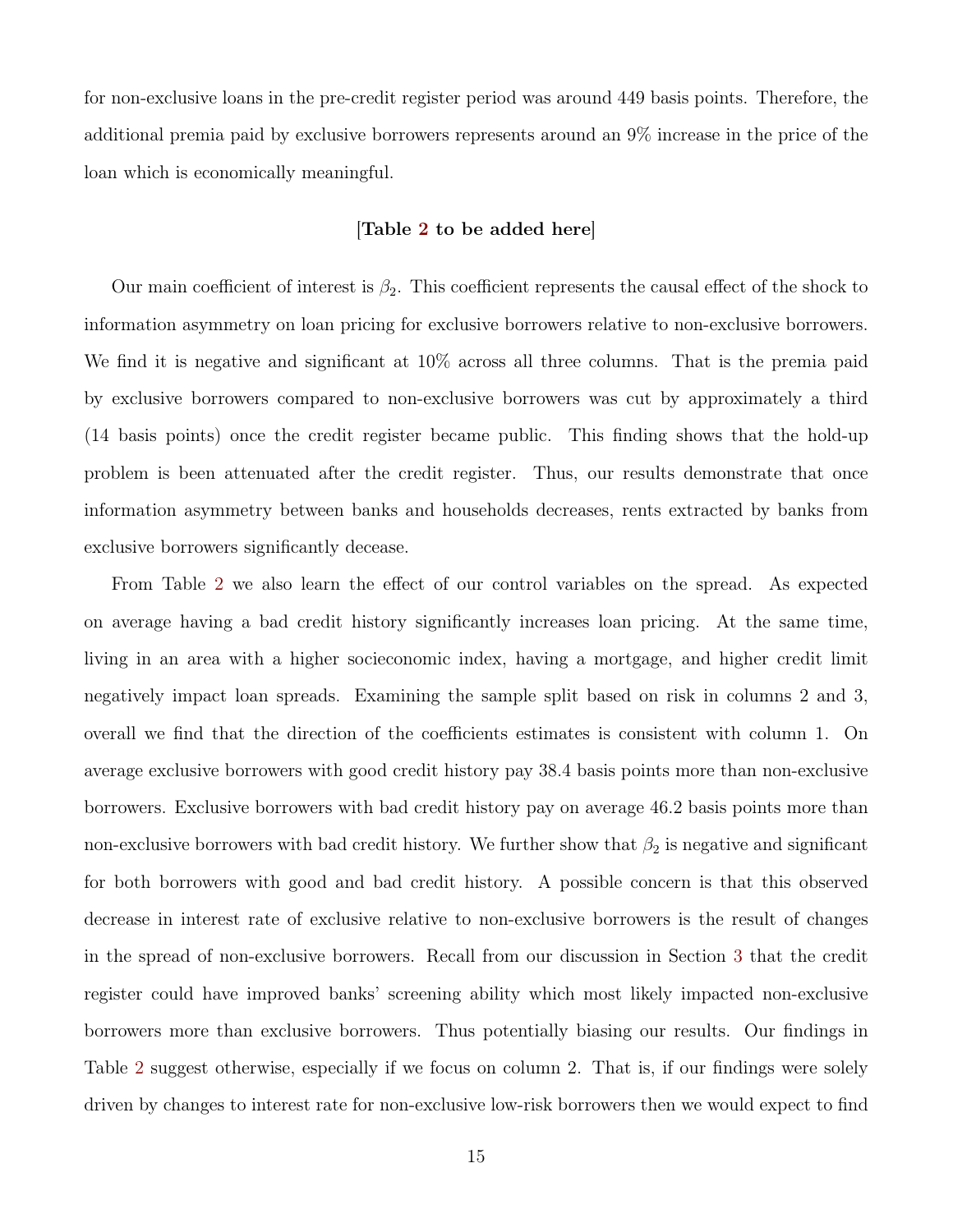a significant increase in the relative interest rate for exclusive versus non-exclusive borrowers. We find the opposite effect as we show that  $\beta_2$  is negative and significant. Therefore, any effect the credit register may have on the non-exclusive low risk borrowers only weaken our findings. In fact, we could view the estimated  $\beta_2$  as the lower bound of our effect. Furthermore, we argue above that borrowers with good credit history are less likely to be impacted by bank credit rationing. Therefore, borrowers with good credit history are less prone to identification issues related to time-varying difference in the approval probability between exclusive and non-exclusive borrowers. Accordingly, our findings in column 2 further reinforce our causal interpretation of  $\beta_2$ . Overall the results from Table [2](#page-27-0) are consistent with the prevalence of the hold-up problem. Banks on average charge exclusive borrowers a higher interest rate on their consumer loans. We then show that once the credit register is available and credit information becomes public, the premia paid by exclusive borrowers significantly decreases.

To further examine the dynamic shift in the impact of stronger relationship lending following the credit register, we reestimate Equation [\(1\)](#page-10-1), where the interaction between the exclusive dummy and Post was replaced with a set of interactions between *Exclusive* and a dummy for each month in our sample period. The coefficient estimates of the these interaction variables reflect the dynamics of the effect of exclusive relationship versus non-exclusive relationship on loan pricing. The estimated coefficients are plotted in Figure [2,](#page-25-0) along with 90% confidence bands. For comparison, the figure also plots the coefficient of the exclusive dummy presented in Table [2.](#page-27-0)

#### [Figure [2](#page-25-0) to be added here]

From the plot, we see that the impact of exclusive loans was quite volatile before the credit register and did not show any clear direction, moving around the estimated impact from Table [2.](#page-27-0) However, immediately after the credit register became operative, we see a drop and a clear and smooth downward trend in the coefficients' size. This suggests that in the period after the credit register, the effect of *Exclusivity* on loan pricing consistently and persistently diminished. The figure also supports our assumption that the reduction in the importance of strong relationship loans started to decline only after the information shock, i.e. it supports the parallel trend assumption.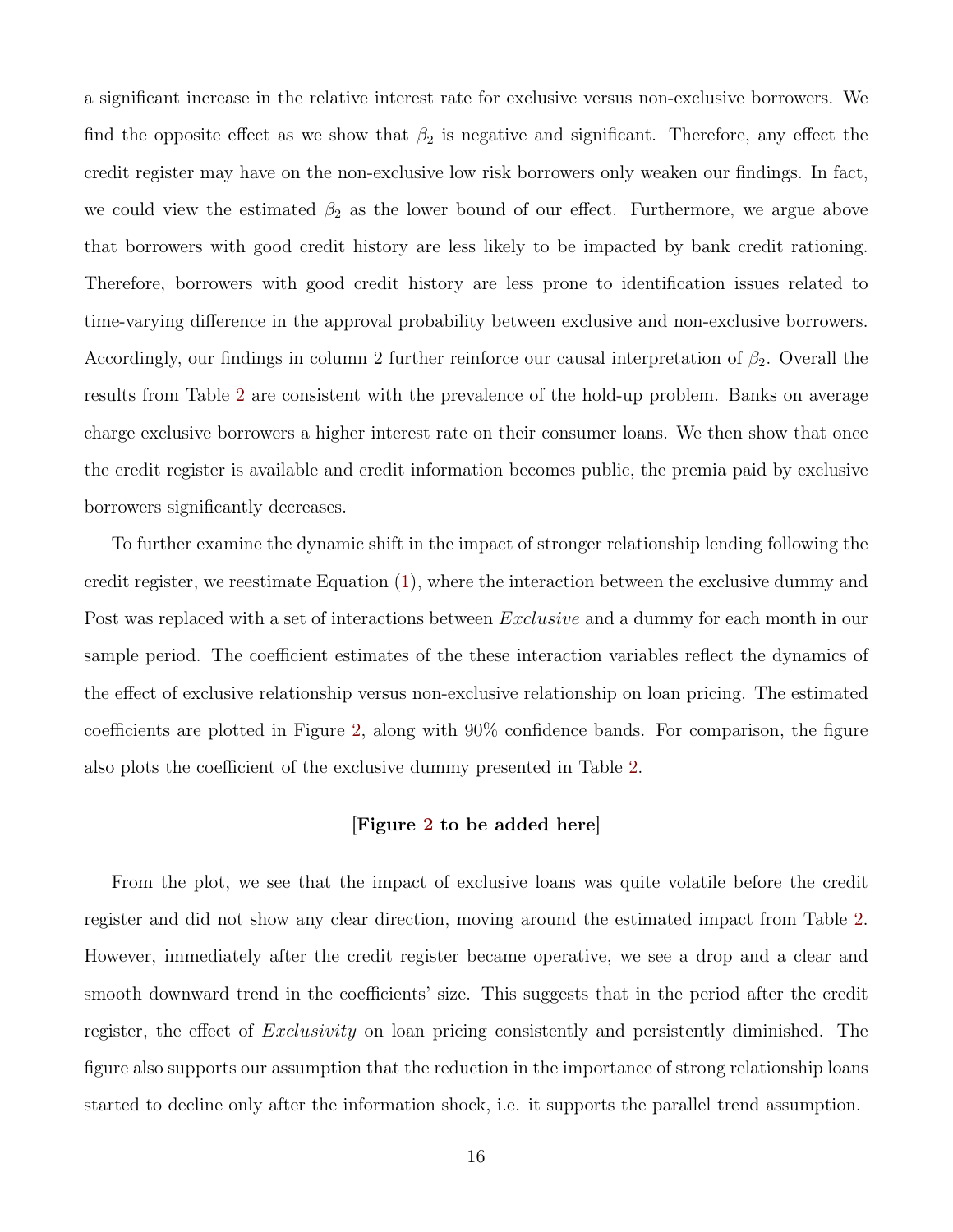As discussed in Section [3](#page-10-0) the coefficient estimates in Table [2](#page-27-0) may be biased due to endogeneity and selection concerns. To remedy such concerns, we introduce borrower fixed effects in Equation [2.](#page-12-0) Including borrower fixed effects ensures that borrowers' specific time-invariant differences are not driving the results. The results from the estimation of Equation [2](#page-12-0) are presented in Table [3.](#page-28-0) As noted above, since we include borrower fixed effects, the coefficient on  $Exclusivity (\beta_1)$ , as well as some of the time-invariant borrower controls, are absorbed.

#### [Table [3](#page-28-0) to be added here]

Our main coefficient of interest is  $\beta_2$ , the coefficient on the interaction term between *Exclusive* and Post. Similar to our baseline estimation, we find that  $\beta_2$  is negative and statistically significant. These results provide empirical support that our findings in Table [2](#page-27-0) were not merely driven by unobserved borrowers' characteristics correlated with our relationship banking measure  $(Exclusivity).$ 

In order to further show that our results are not biased by any selection concerns discussed in Section [3,](#page-10-0) we restrict our sample to borrowers with loans before and after April 2019. Table [4](#page-29-0) displays the coefficient estimates of Equation [2](#page-12-0) using this restricted sample. Here as well, our main cofficient of interest is  $\beta_2$ , the coefficient on the interaction term between *Exclusive* and *Post*. Similar to the results in the previous tables, we find it is negative and statistically significant in columns 1 and 2. The coefficient estimate in column 3 is negative but no longer significant at 10%. Nonetheless, we believe that our main results are supported by these empirical evidence. We find a negative and significant effect of the register for the overall sample and borrowers with good credit history. These results provide further empirical support that our main results were not merely driven by borrowers' selection and banks' screening.

#### [Table [4](#page-29-0) to be added here]

Taken together the findings in Tables [3](#page-28-0) and [4](#page-29-0) show that information sharing reduced exclusive borrowers loans' prices relative to non-exclusive borrowers. Therefore, these tables reinforce our claim that once information asymmetry decreases the hold-up problem attenuates.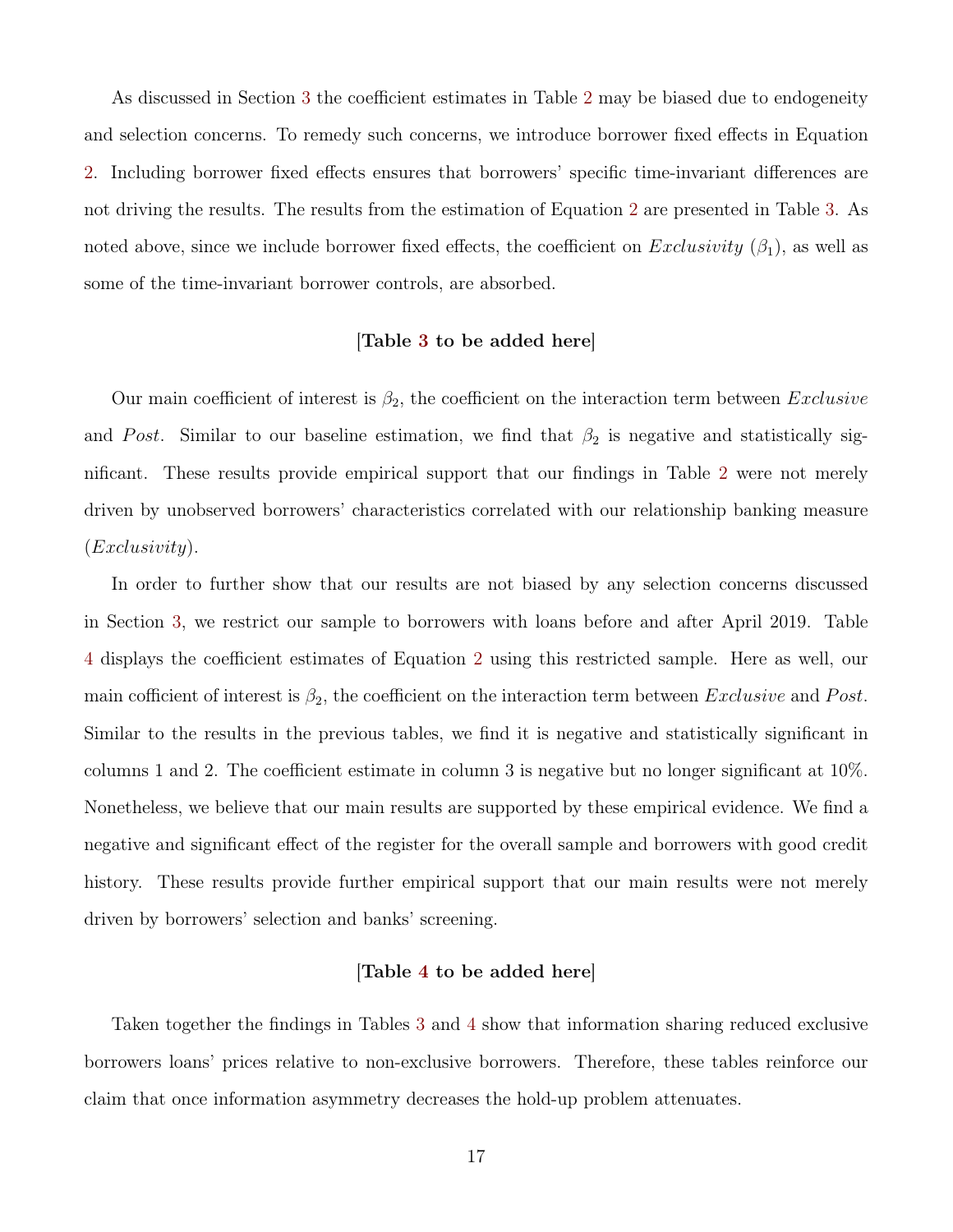Overall, the results presented in this section suggest that prior to the credit registy exclusive borrowers were subject to the hold-up problem and paid a higher interest rate on their loans compared to non-exclusive borrowers. We then provide empirical evidence that a decrease in information asymmetry between lenders and consumers mitigates the hold-up problem. Our baseline estimation is further reinforced by our sample split and more restrictive estimations. Alternative explanations, such as better screening by banks, would predict that interest rate should decrease for non-exclusive good borrowers. However, we show that the effect of the credit register is negative and significant for borrowers with good credit history across all specifications. Thus, further supporting our hold-up story.

### <span id="page-17-0"></span>5 Robustness

So far, we used *Exclusivity* as our measurement for relationship banking strength. Alongside, multiple banking relationships, other measures have been offered in the literature to proxy for relationship banking. A commonly used proxy for relationship lending is the length of the bankborrower relationship (see for example, [Petersen and Rajan](#page-23-5) [\(1994\)](#page-23-5); [Berger and Udell](#page-21-2) [\(1995\)](#page-21-2) among many others). Therefore, we propose alternative definitions for exclusivity which account for the time dimension as well. First, we expand our definition so that an exclusive borrower is one who did not have a different bank-borrower relationship for at least a year before the loan was granted  $(Alternative<sub>1</sub>)$ . This restriction reduces any possibility of changes to the number of relationships close to the time the loan was granted. Next, following [Berger and Black](#page-21-9) [\(2011\)](#page-21-9) we combine checking account exclusivity and the relationship's length to measure the relationship's strength. Specifically, we define a strong bank-borrower relationship as one where the borrower has a checking account only with the lending bank and the account has been opened for at least a year  $(Alternative_2)$ .

We repeat our estimations from the previous section using these two alternative definitions. Tables [5](#page-30-0) through [10](#page-33-0) report these coefficients estimates using  $Alternative_1$  and  $Alternative_2$ . For both alternative definitions we find that the coefficients on the interaction terms  $Exclusivity * Post$ are negative and significant. Interestingly, our results are stronger using these alternative definitions.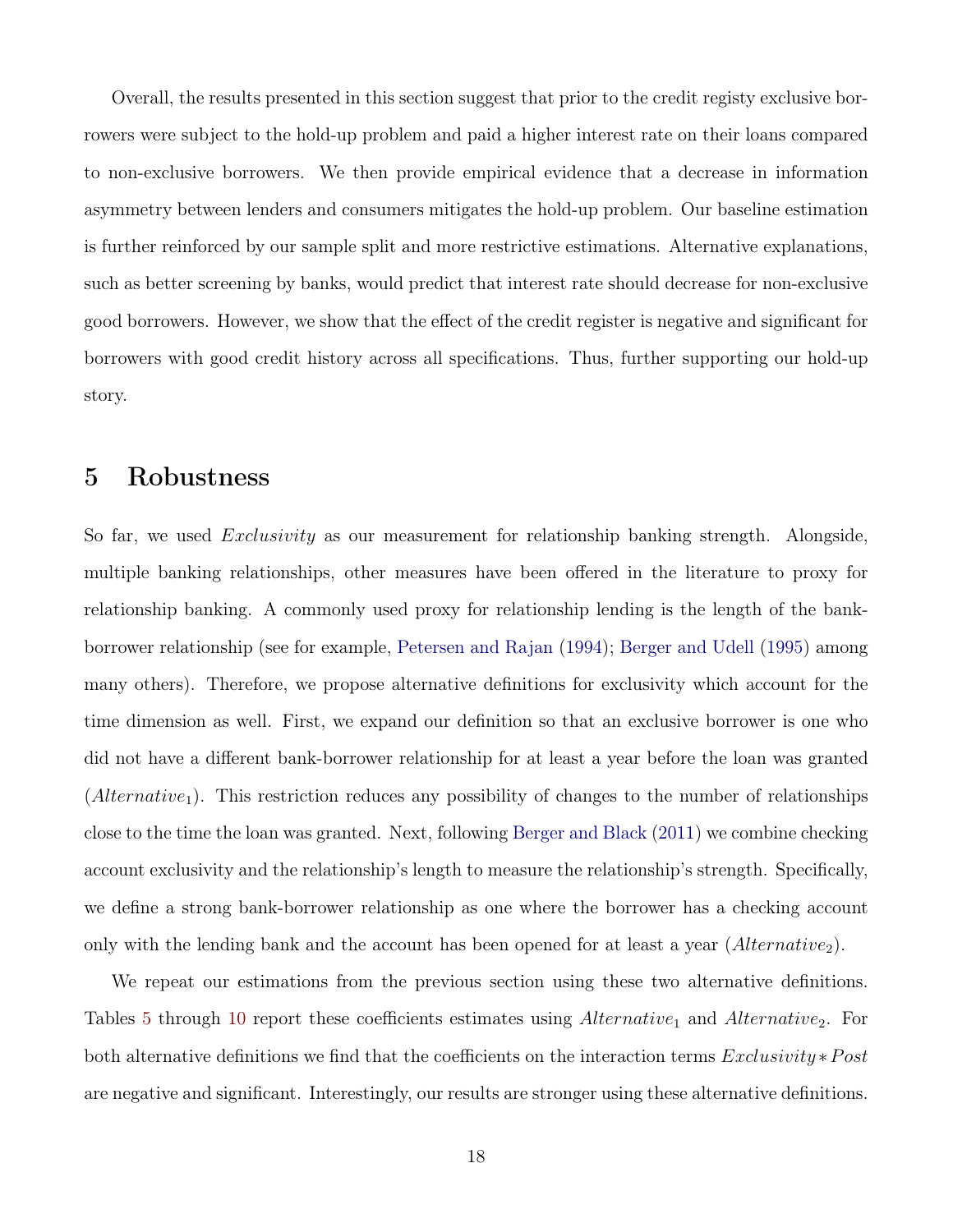Examining  $Alternative<sub>2</sub>$  the more restrictive alternative definition, we find that on average exclusive borrowers pay approximately 32 basis points more than non-exclusive borrowers (the coefficient estimate on  $\beta_1$ ). As we noted above this finding is consistent with the existence of the holdup problem. Once the credit register is introduced, we find that this price difference significantly decreases by approximately two-thirds (21.5 basis points). This effect is larger than the effect we find in Table [2.](#page-27-0) This finding is consistent with the conjecture that consumers with longer relationships with their banks are more prone to the hold-up problem. Therefore, once the problem is mitigated by the introduction of the credit register, the observed effect for these borrowers is larger.

A possible concern our main specification does not address is if any bank specific time-varying factors bias our results. While borrower fixed-effects and bank fixed effects account for possible borrower-specific and bank-specific time invariant variables, any unobserved bank time-variant factors could bias our results.[19](#page-0-0) To address this issue, we add bank-time fixed-effects which accounts for time-varying bank-specific factors that may influence the interaction between the strength of bank-borrower relationships and consumer loan interest rates.<sup>[20](#page-0-0)</sup> Results are presented in Table [11.](#page-34-0) Here as well we find that the coefficient estimate  $\beta_2$  is negative and statistically significant. Therefore, our results are robust to the introduction of these more restrictive fixed-effects.

Finally, recall that our sample includes loan to both individuals and pairs. This required certain decisions on measurements of borrower characteristics like age and available credit line. Throughout our analysis we control for the number of borrowers, however these loans may have additional differences which we do not account for. To address this concern, we restrict our sample to loans with only one borrower. This sample is not subject to the same measurement concerns. The results from this estimation are reported in Table [12.](#page-34-1) We find that here as well,  $\beta_2$  is negative and statistically significant. Therefore, it appears our results are not merely driven by any of the measurement choices we made when structuring our sample of loans with multiple borrowers.

<sup>&</sup>lt;sup>19</sup> We should note, that as part of the attempt to promote competition in the banking industry, specific banks went through some structural changes during the sample period. These changes could have potentially impacted their lending strategies. Most notably was a regulation mandating the separation of credit card companies from banks. This regulation affected so far Hapoalim and Leumi, Israel's two largest banks.

<sup>&</sup>lt;sup>20</sup> In order to keep the number of tables reasonable in our robustness tests, we repeat our estimations using our most restrictive specification - estimating Equation [2](#page-12-0) using our restricted sample. Our results however hold using any of the other less restrictive specifications.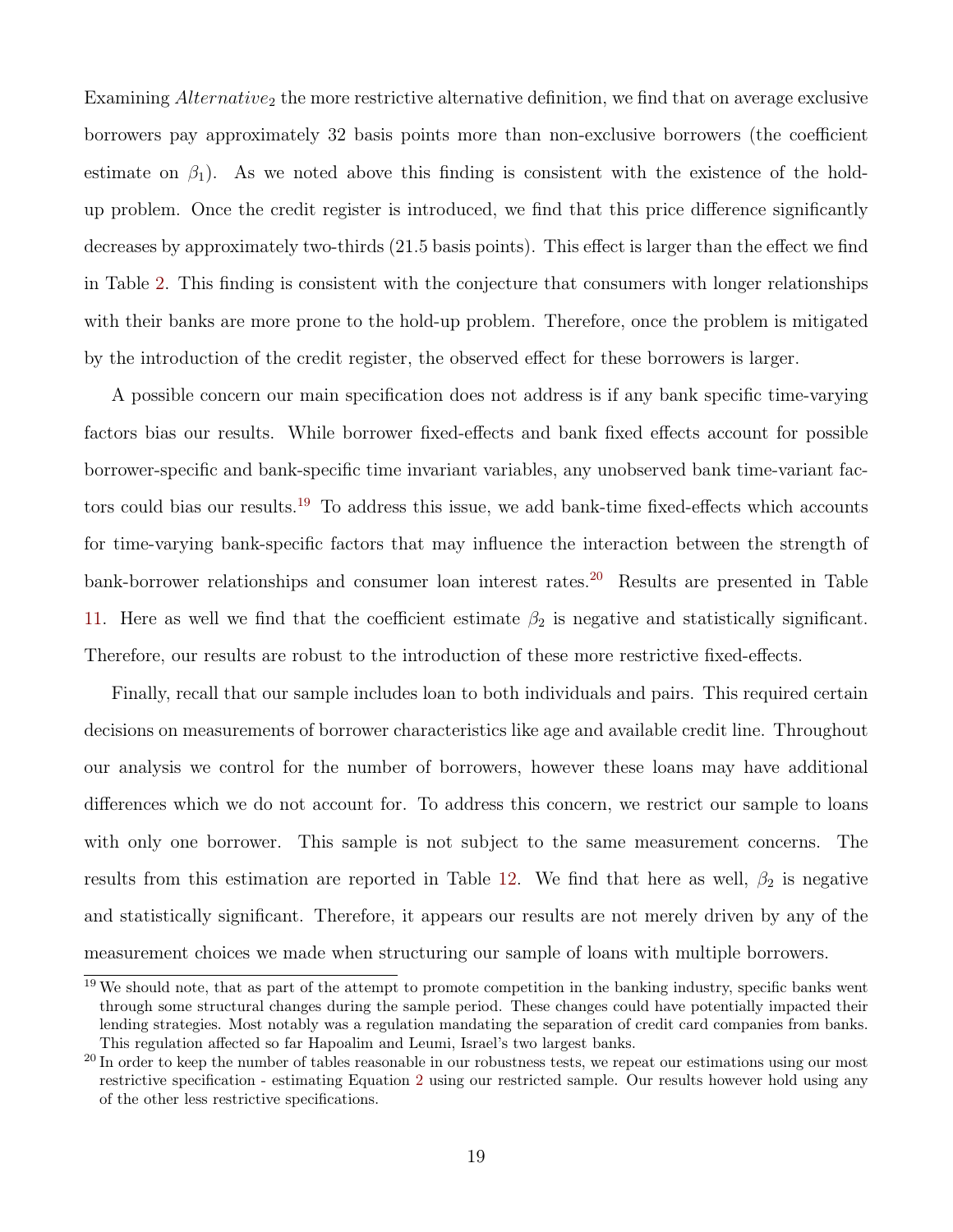## <span id="page-19-0"></span>6 Conclusion

In conclusion, our paper provides new empirical evidence as to the importance of relationship banking in the household context. As the theoretical literature suggests we find empirical evidence confirming retail relationship banking is used to mitigate information asymmetry between lenders and borrowers. So far the empirical literature has mostly focused on firms and commercial lending. Our paper provides novel evidence on the effect of relationship banking for households.

We show that households with stronger relationship lending paid higher interest rates on their loans prior to the credit register. This result is consistent with the hold-up problem. Once the credit register is introduced, we find that this price difference between exclusive and non-exclusive borrowers significantly decreases. This results holds across several specifications and robustness tests. Accordingly, we believe that our results show that once credit information becomes public, the hold-up problem is mitigated. This is an important finding, which as far as we know, was not previously shown empirically for households.

Our paper also contributes to the growing literature examining household financial decisions. In particular, our paper points to the possible effects relationship banking could have on retail consumers' loan prices. With the rapidly changing financial landscape, especially in the past decades with the increase financial products and their complexity [\(Campbell,](#page-22-11) [2006\)](#page-22-11), our paper points to novel evidence as to one of the most basic lending channel. The latter is important as in order to better our understanding of complex financial interactions, we first need to have a clear understanding of the more basic household lending channels. Furthermore, our findings suggest how regulations aimed at increasing transparency, availability and verifiability of borrowers' credit information can help mitigate informational frictions in financial markets which could eventually improve retail consumers' financial health.

Finally, our paper takes advantage of a novel dataset provided by the introduction of the credit register in Israel. We believe that there are ample opportunities to examine important questions relating to household finance and the banking industry using this unique dataset. At first stage, we hope to obtain further information from the register so to further strengthen the results in this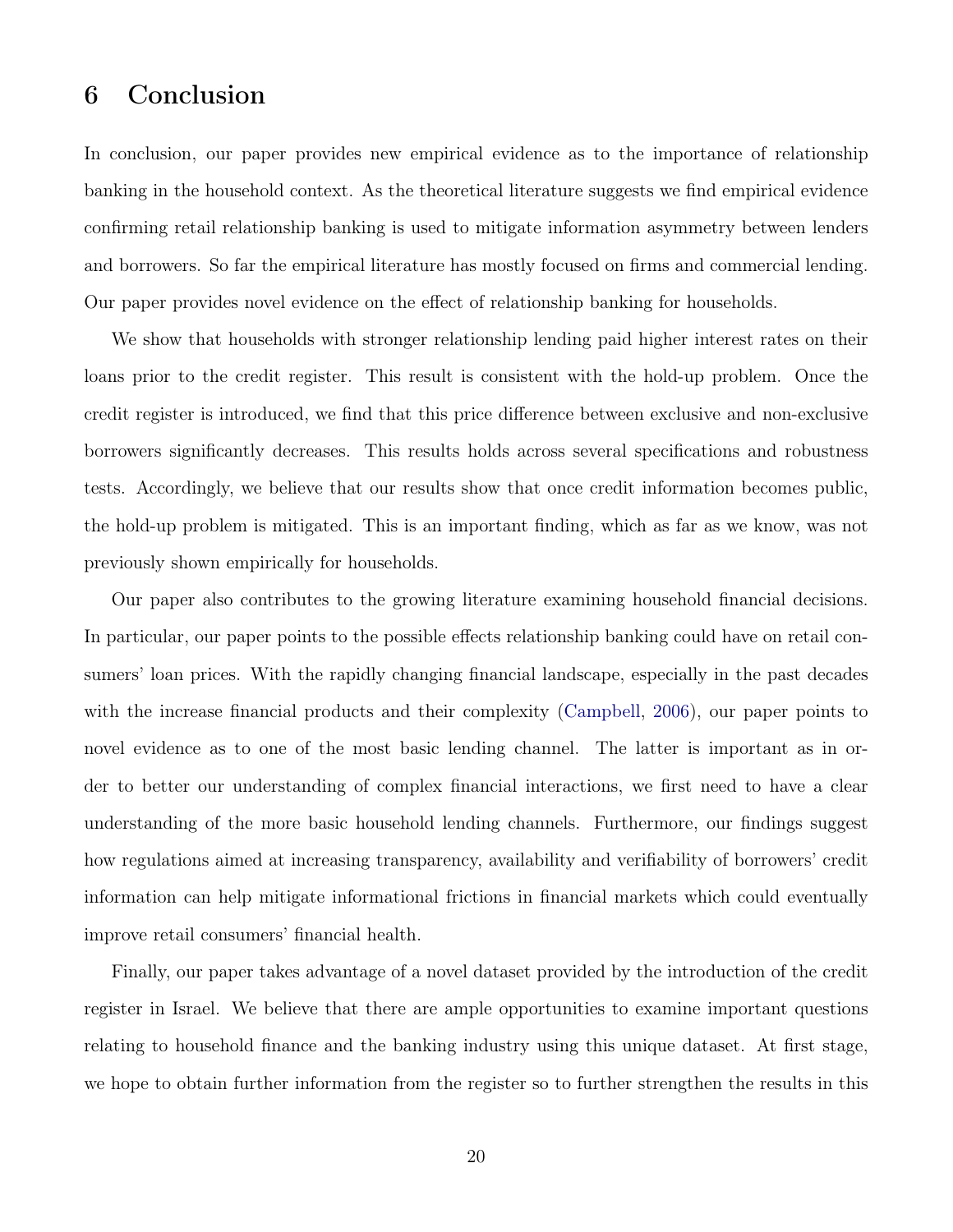paper. At a later stage, we hope to take advantage of this data to better our understanding of banks and households' financial decisions more broadly.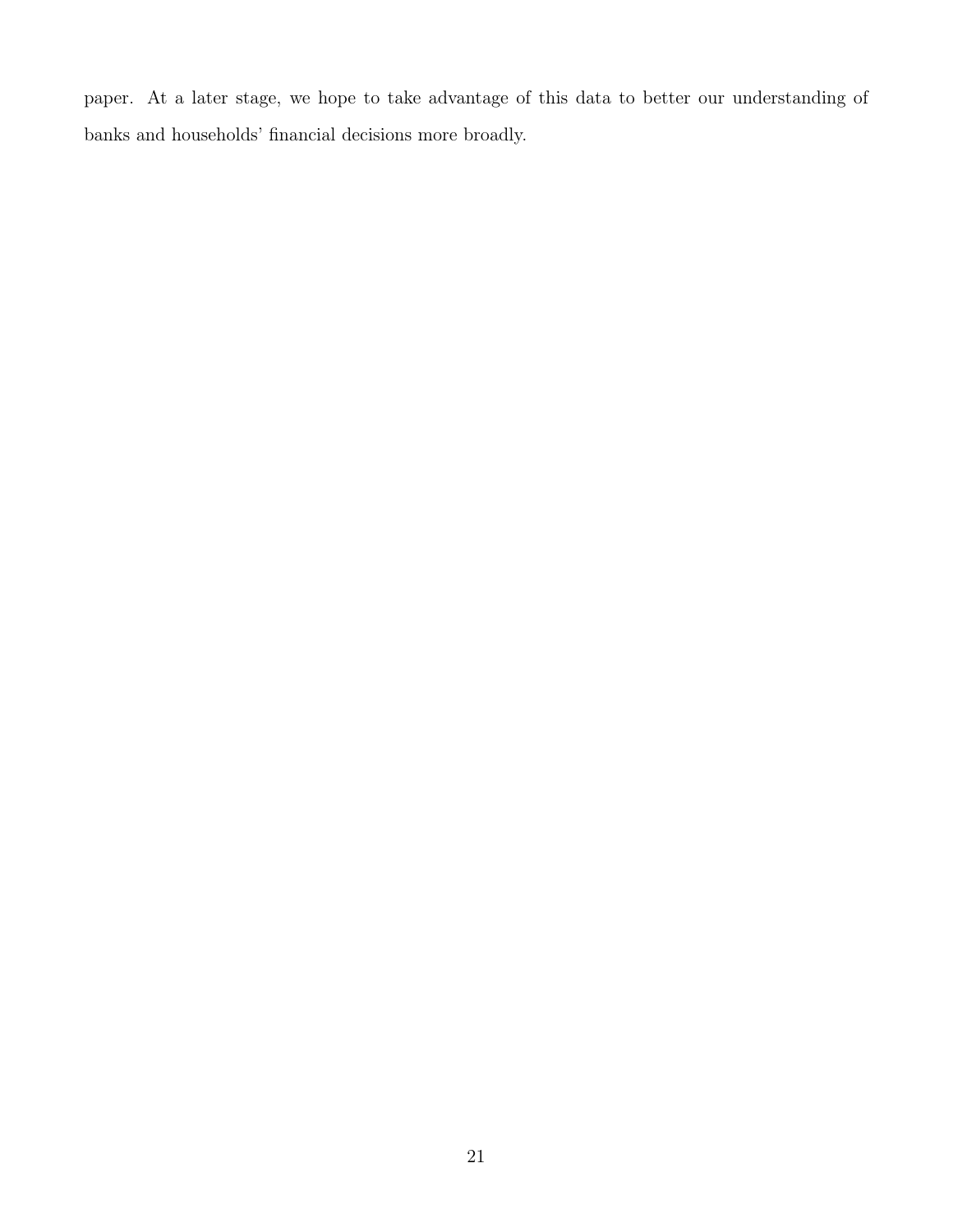### References

- <span id="page-21-3"></span>Agarwal, Sumit, Souphala Chomsisengphet, Chunlin Liu, Changcheng Song, and Nicholas S Souleles, "Benefits of relationship banking: Evidence from consumer credit markets," Journal of Monetary Economics, 2018, 96, 16–32.
- <span id="page-21-6"></span>Behr, Patrick and Simon Sonnekalb, "The effect of information sharing between lenders on access to credit, cost of credit, and loan performance–Evidence from a credit registry introduction," Journal of Banking & Finance, 2012, 36 (11), 3017–3032.
- <span id="page-21-4"></span>Bennardo, Alberto, Marco Pagano, and Salvatore Piccolo, "Multiple Bank Lending, Creditor Rights, and Information Sharing," Review of Finance, 02 2014, 19 (2), 519–570.
- <span id="page-21-2"></span>Berger, Allen N and Gregory F Udell, "Relationship lending and lines of credit in small firm finance," *Journal of Business*, 1995, pp. 351–381.
- <span id="page-21-9"></span>and Lamont K Black, "Bank size, lending technologies, and small business finance," Journal of Banking & Finance, 2011, 35 (3), 724–735.
- <span id="page-21-7"></span>, Nathan H Miller, Mitchell A Petersen, Raghuram G Rajan, and Jeremy C Stein, "Does function follow organizational form? Evidence from the lending practices of large and small banks," Journal of Financial economics, 2005, 76 (2), 237–269.
- <span id="page-21-8"></span>Bonfim, Diana and Carla Soares, "The Risk-Taking Channel of Monetary Policy: Exploring All Avenues," Journal of Money, Credit and Banking, 2018, 50 (7), 1507–1541.
- <span id="page-21-1"></span> $\sim$ , Qinglei Dai, and Francesco Franco, "The number of bank relationships and borrowing costs: The role of information asymmetries," Journal of Empirical Finance, 2018, 46, 191–209.
- <span id="page-21-0"></span>Boot, Arnoud W.A., "Relationship Banking: What Do We Know?," Journal of Financial Intermediation, 2000,  $9(1)$ ,  $7-25$ .
- <span id="page-21-5"></span>Bos, Marieke, Emily Breza, and Andres Liberman, "The labor market effects of credit market information," The Review of Financial Studies, 2018, 31 (6), 2005–2037.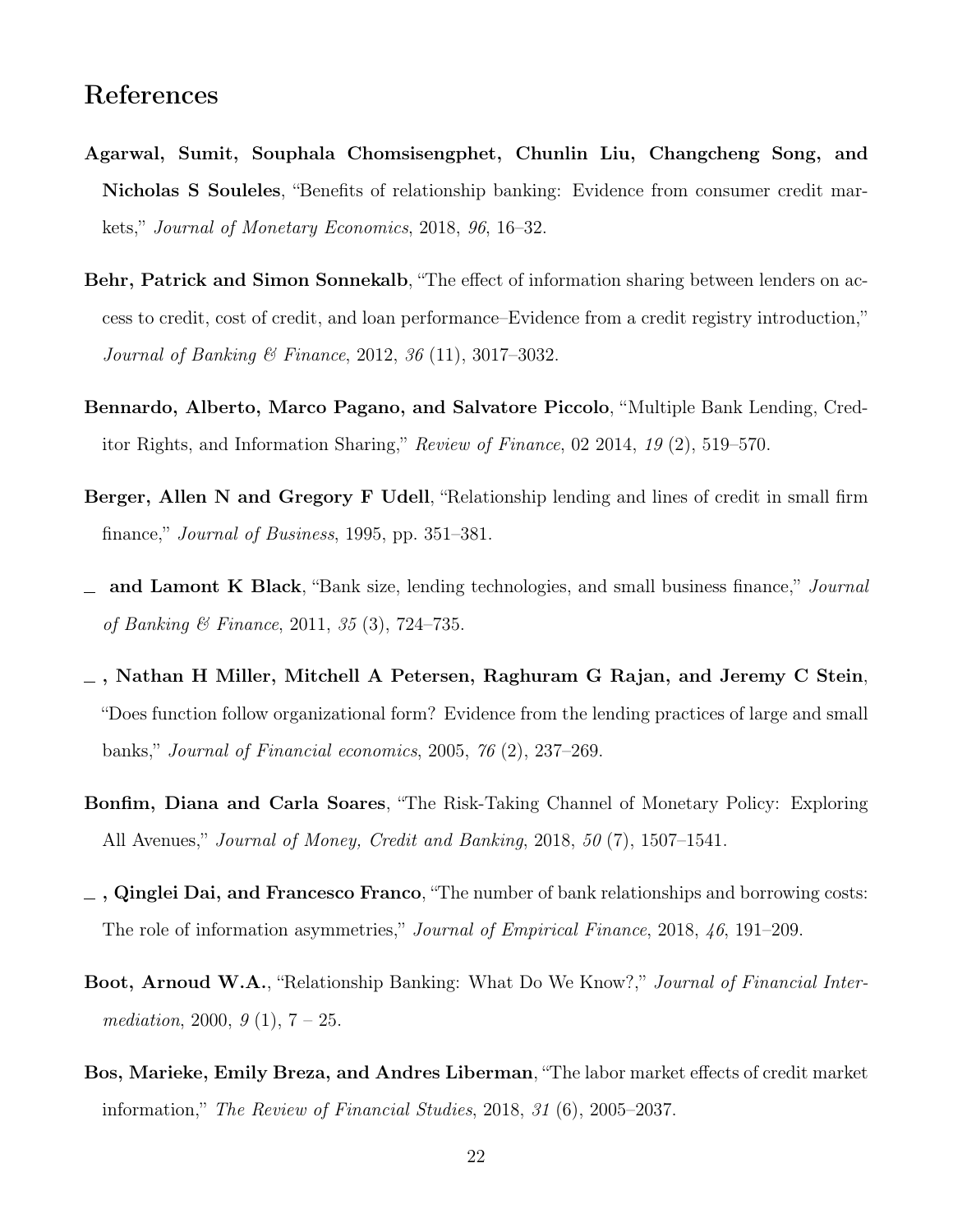<span id="page-22-11"></span>**Campbell, John Y**, "Household finance," *The journal of Finance*, 2006, 61 (4), 1553–1604.

- <span id="page-22-5"></span>Chakravarty, Sugato and James S. Scott, "Relationships and Rationing in Consumer Loans," The Journal of Business, 1999, 72 (4), 523–544.
- <span id="page-22-3"></span>Degryse, Hans and Steven Ongena, "Distance, lending relationships, and competition," The Journal of Finance, 2005, 60 (1), 231–266.
- <span id="page-22-7"></span>Djankov, Simeon, Caralee McLiesh, and Andrei Shleifer, "Private credit in 129 countries," Journal of Financial Economics, 2007, 84 (2), 299–329.
- <span id="page-22-8"></span>Einav, Liran, Mark Jenkins, and Jonathan Levin, "The impact of credit scoring on consumer lending," The RAND Journal of Economics, 2013, 44 (2), 249–274.
- <span id="page-22-10"></span>Elsas, Ralf, "Empirical determinants of relationship lending," Journal of Financial Intermediation, 2005, 14 (1), 32–57.
- <span id="page-22-1"></span>Farinha, Luısa A and Joao AC Santos, "Switching from single to multiple bank lending relationships: Determinants and implications," Journal of Financial Intermediation, 2002, 11 (2), 124–151.
- <span id="page-22-0"></span>Greenbaum, Stuart I, Anjan V Thakor, and Arnoud WA Boot, Contemporary financial intermediation, Academic Press, 2019.
- <span id="page-22-2"></span>Ioannidou, Vasso and Steven Ongena, ""Time for a change": loan conditions and bank behavior when firms switch banks," *The Journal of Finance*, 2010, 65 (5), 1847–1877.
- <span id="page-22-6"></span>**Jappelli, Tullio and Marco Pagano**, "Information sharing, lending and defaults: Cross-country evidence," Journal of Banking & Finance, 2002,  $26(10)$ , 2017–2045.
- <span id="page-22-4"></span>Kysucky, Vlado and Lars Norden, "The benefits of relationship lending in a cross-country context: A meta-analysis," Management Science, 2016, 62 (1), 90–110.
- <span id="page-22-9"></span>Mester, Loretta J, Leonard I Nakamura, and Micheline Renault, "Transactions accounts and loan monitoring," The Review of Financial Studies, 2007, 20 (3), 529–556.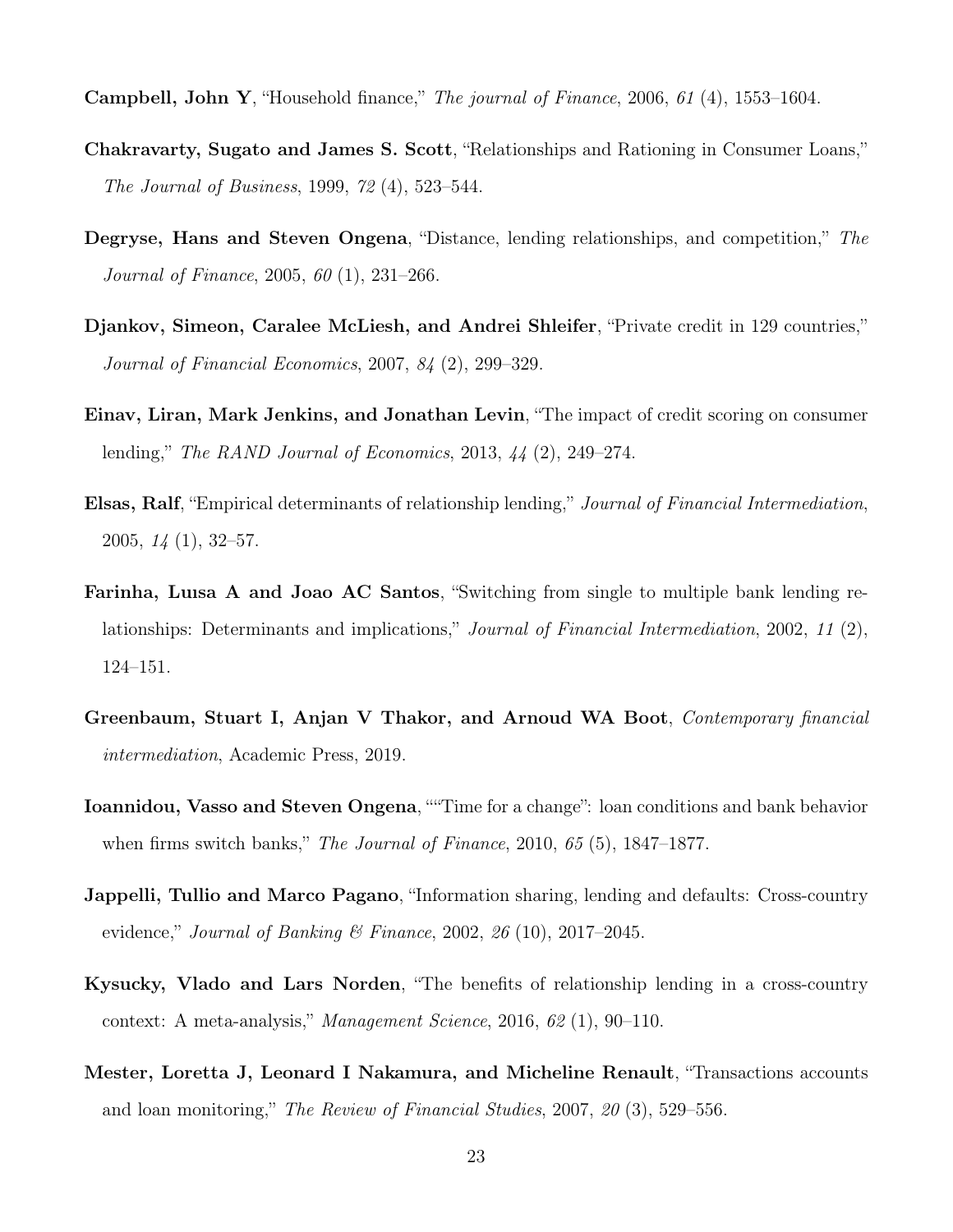- <span id="page-23-8"></span>Norden, Lars and Martin Weber, "Credit Line Usage, Checking Account Activity, and Default Risk of Bank Borrowers," The Review of Financial Studies, 2010, 23 (10), 3665–3699.
- <span id="page-23-7"></span>Padilla, A. Jorge and Marco Pagano, "Endogenous Communication Among Lenders and Entrepreneurial Incentives," The Review of Financial Studies, 06 1997, 10 (1), 205–236.
- <span id="page-23-6"></span>Pagano, Marco and Tullio Jappelli, "Information sharing in credit markets," The journal of finance, 1993, 48 (5), 1693–1718.
- <span id="page-23-5"></span>Petersen, Mitchell A and Raghuram G Rajan, "The benefits of lending relationships: Evidence from small business data," The journal of Finance, 1994, 49 (1), 3-37.
- <span id="page-23-1"></span>Petersen, Mitchell A. and Raghuram G. Rajan, "The Effect of Credit Market Competition on Lending Relationships," The Quarterly Journal of Economics, 05 1995, 110 (2), 407–443.
- <span id="page-23-0"></span>Puri, Manju and Jörg Rocholl, "On the importance of retail banking relationships," Journal of Financial Economics, 2008, 89 (2), 253–267.
- <span id="page-23-2"></span> $\ldots$ ,  $\ldots$ , and Sascha Steffen, "What do a million observations have to say about loan defaults? Opening the black box of relationships," Journal of Financial Intermediation, 2017, 31, 1–15.
- <span id="page-23-4"></span>Rajan, Raghuram G, "Insiders and outsiders: The choice between informed and arm's-length debt," The Journal of Finance, 1992, 47 (4), 1367–1400.
- <span id="page-23-3"></span>Sharpe, Steven A, "Asymmetric information, bank lending, and implicit contracts: A stylized model of customer relationships," The journal of Finance, 1990, 45 (4), 1069–1087.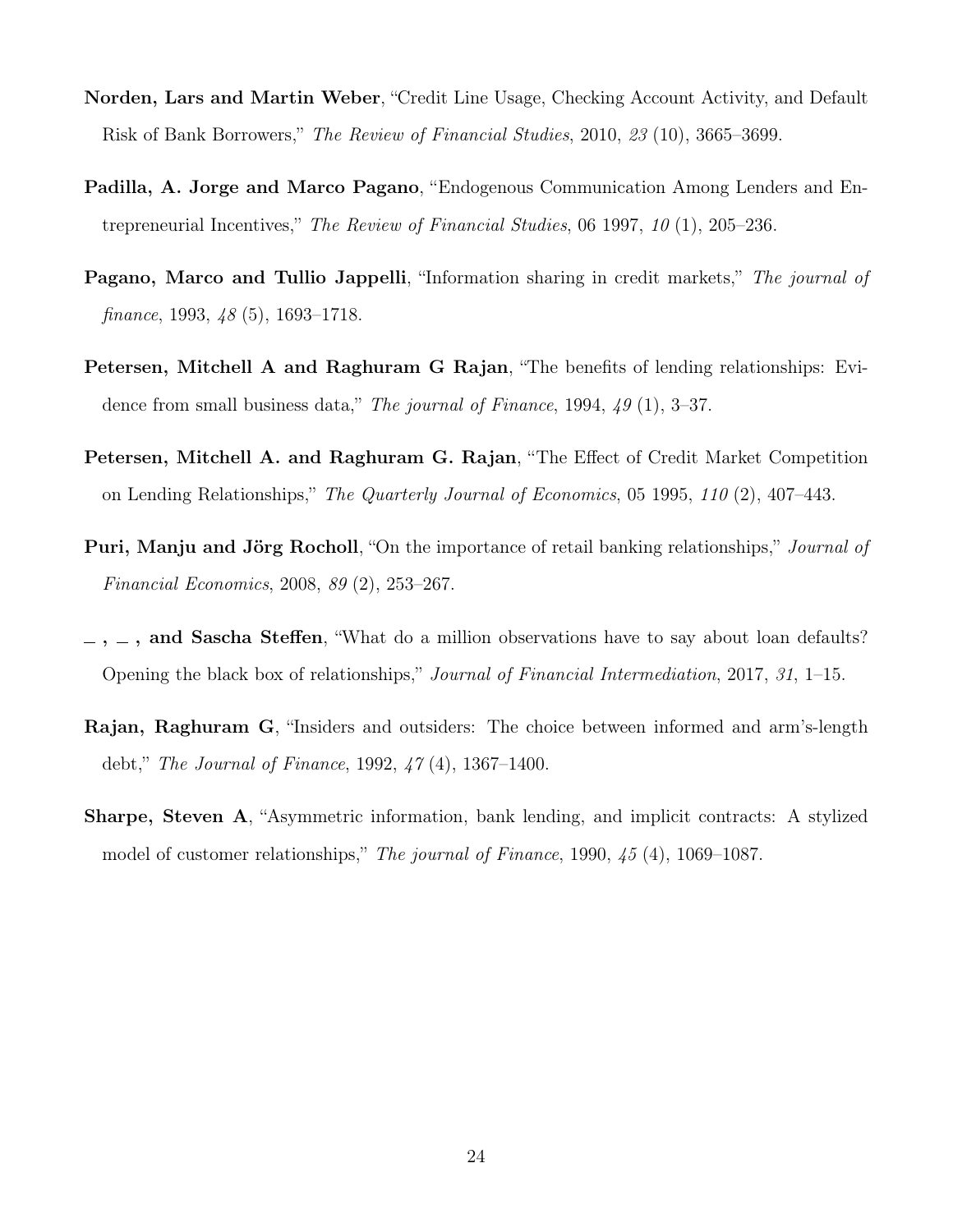# <span id="page-24-0"></span>A Figures



Figure 1: Spreads

Note: The figure shows the monthly weighted average spread of new consumer loans for exclusive and non-exclusive borrowers. See Section [2.3](#page-6-0) for details on construction of sample and variables. The time period is August 2018-February 2020.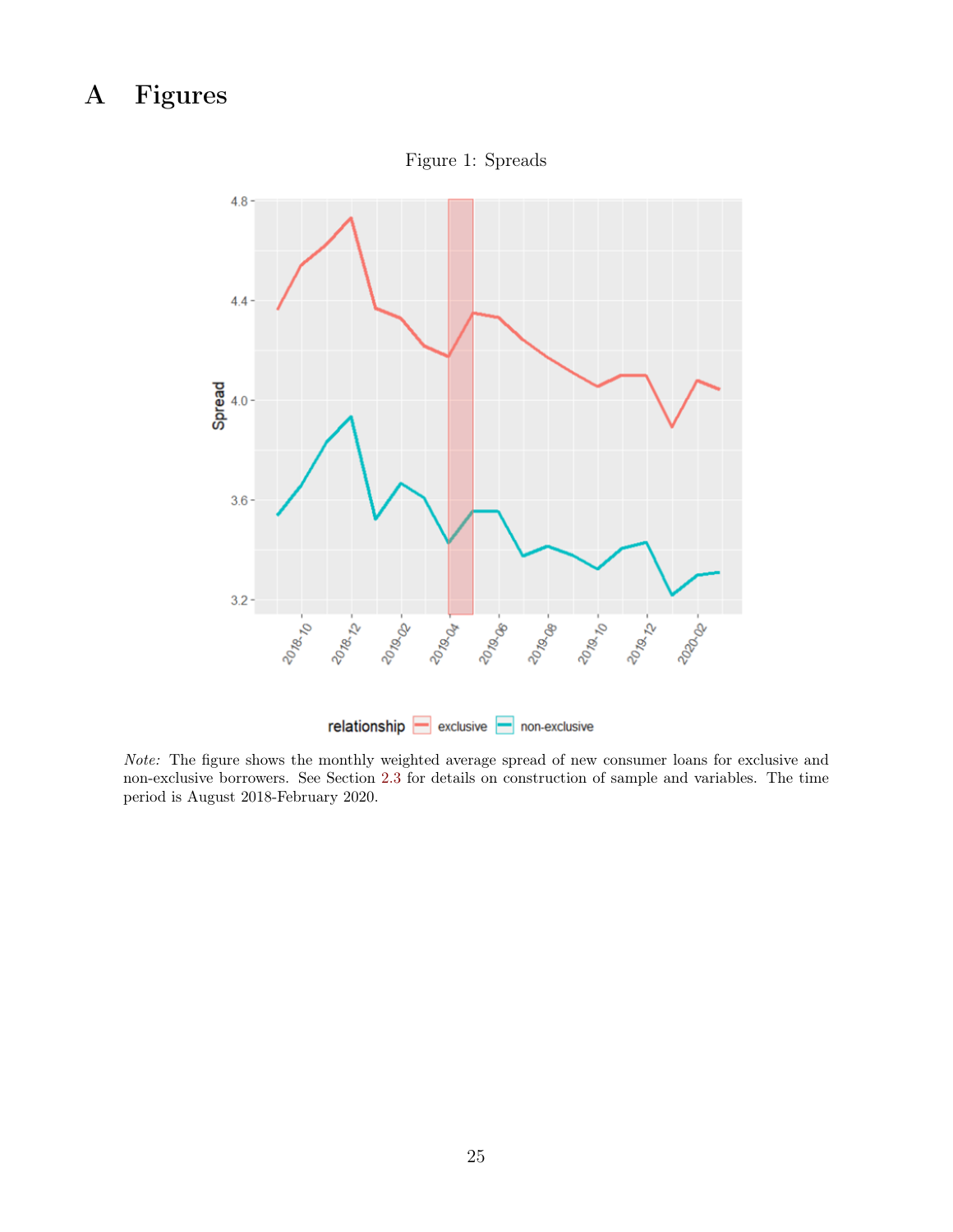<span id="page-25-0"></span>

Figure 2: Impact of exclusive relationship by month

Note: This figure reports the impact of exclusive relationship lending on loan spreads by month. The parameter estimates reported are for estimating Equation [1](#page-10-1) with interactions between exclusive and monthly dummies for each month from August 2018-February 2020. 90% confidence bands are also presented as well as the coefficent of the interaction between Exclusive and Post estimated in Table [2.](#page-27-0)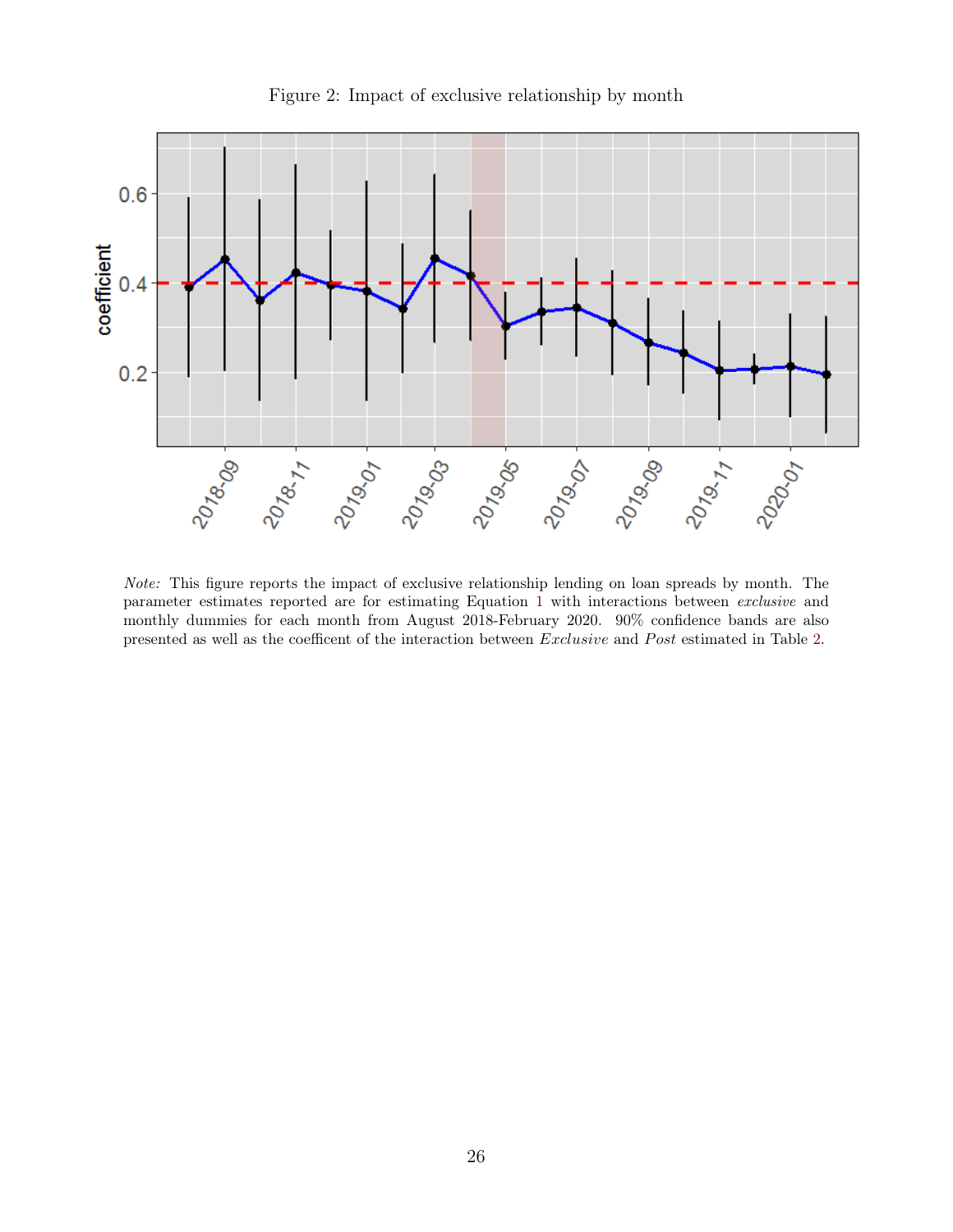# B Tables

|  | Table 1: Descriptive Statistics |  |
|--|---------------------------------|--|
|--|---------------------------------|--|

<span id="page-26-0"></span>

|                                   | Pre     |          |           | Post             |             |           |           |                  |
|-----------------------------------|---------|----------|-----------|------------------|-------------|-----------|-----------|------------------|
|                                   | $\bf n$ | Mean     | St.       | Median           | $\mathbf n$ | Mean      | St.       | Median           |
|                                   |         |          | Dev       |                  |             |           | Dev       |                  |
| Panel A. all loans                |         |          |           |                  |             |           |           |                  |
| Exclusive                         | 642,820 | 0.73     | 0.44      | $\mathbf{1}$     | 636,725     | 0.74      | 0.44      | $\mathbf{1}$     |
| $S$ <i>pread</i> $(\%)$           | 642,820 | 5.22     | $3.28\,$  | 5.85             | 636,725     | 4.92      | 3.11      | 5.4              |
| Amount (Thousand NIS)             | 642,820 | 39.14    | 69.1      | $20\,$           | 636,725     | 40.52     | 55.53     | 24               |
| Maturity (Month)                  | 642,820 | 43.01    | 27.79     | $37\,$           | 636,725     | 43.36     | 28.49     | $37\,$           |
| Bad Hist                          | 642,820 | $0.09\,$ | 0.28      | $\boldsymbol{0}$ | 636,725     | 0.08      | 0.27      | $\boldsymbol{0}$ |
| Mortg                             | 642,820 | 0.35     | 0.48      | $\boldsymbol{0}$ | 636,725     | 0.35      | 0.48      | $\theta$         |
| Socio                             | 537,162 | 5.41     | 2.15      | $\,6\,$          | 534,267     | $5.4\,$   | 2.14      | $\,6$            |
| Age                               | 642,820 | 6.17     | 2.81      | $\,6\,$          | 636,725     | 6.09      | $2.81\,$  | $\,6$            |
| $Credit$ $Lim$ (Thousand NIS)     | 642,820 | 16.96    | 18.44     | 12               | 636,725     | 17.35     | 17.58     | 12.8             |
| <b>Borrowers</b>                  | 642,820 | 1.33     | 0.47      | $\mathbf{1}$     | 636,725     | 1.34      | 0.47      | 1                |
| Panel B. only exclusive loans     |         |          |           |                  |             |           |           |                  |
| $Spread \ (\%)$                   | 468,891 | 5.49     | $3.26\,$  | 6.35             | 470,792     | 5.16      | $3.11\,$  | 5.75             |
| Amount (Thousand NIS)             | 468,891 | 37.35    | 66.33     | $20\,$           | 470,792     | $38.52\,$ | $51.17\,$ | $20\,$           |
| Maturity (Month)                  | 468,891 | 41.82    | $26.55\,$ | 36.5             | 470792      | 42.07     | 27.24     | 36.5             |
| $Bad\ \ Hist$                     | 468,891 | $0.05\,$ | 0.23      | $\boldsymbol{0}$ | 470,792     | 0.05      | 0.21      | $\boldsymbol{0}$ |
| Mortg                             | 468,891 | 0.29     | 0.45      | $\boldsymbol{0}$ | 470,792     | $\rm 0.3$ | 0.46      | $\boldsymbol{0}$ |
| $Socio$                           | 393,679 | $5.36\,$ | $2.13\,$  | $\,6\,$          | 396,117     | $5.35\,$  | 2.13      | $\,6$            |
| Age                               | 468,891 | $6.01\,$ | 2.81      | $\,6\,$          | 470,792     | 5.94      | $2.81\,$  | $\,6$            |
| $Credit$ $Lim$ (Thousand NIS)     | 468,891 | 15.16    | 16.29     | 10               | 470,792     | 15.59     | 16.05     | 10               |
| <b>Borrowers</b>                  | 468,891 | 1.29     | 0.45      | $\mathbf{1}$     | 470,792     | 1.29      | 0.45      | $\mathbf{1}$     |
| Panel C. only non-exclusive loans |         |          |           |                  |             |           |           |                  |
| $S$ <i>pread</i> $(\%)$           | 173,929 | 4.49     | $3.22\,$  | $4.5\,$          | 165,933     | $4.25\,$  | $3.01\,$  | 4                |
| Amount (Thousand NIS)             | 173,929 | 43.96    | 75.86     | 25               | 165,933     | 46.19     | 66.02     | $30\,$           |
| Maturity (Month)                  | 173,929 | 46.23    | 30.64     | 48               | 165,933     | $47\,$    | 31.47     | 48               |
| $Bad\ \ Hist$                     | 173,929 | 0.18     | 0.38      | $\boldsymbol{0}$ | 165,933     | 0.16      | 0.37      | $\boldsymbol{0}$ |
| Mortg                             | 173,929 | 0.49     | $0.5\,$   | $\boldsymbol{0}$ | 165,933     | $0.5\,$   | $0.5\,$   | $\mathbf 1$      |
| Socio                             | 143,483 | 5.53     | 2.2       | $\,6\,$          | 138,150     | $5.55\,$  | 2.18      | $\,6$            |
| Age                               | 173,929 | 6.58     | 2.78      | 6                | 165,933     | 6.52      | 2.76      | 6                |
| $Credit$ $Lim$ (Thousand NIS)     | 173,929 | 21.79    | 22.56     | 18               | 165,933     | 22.33     | 20.52     | 20               |
| <b>Borrowers</b>                  | 173,929 | 1.46     | 0.5       | $\mathbf{1}$     | 165,933     | 1.48      | $0.5\,$   | $\mathbf{1}$     |

Notes: This table presents the descriptive statistics for the main variables used in Equation [1.](#page-10-1) See Section [2.3](#page-6-0) for details on construction of sample and variables.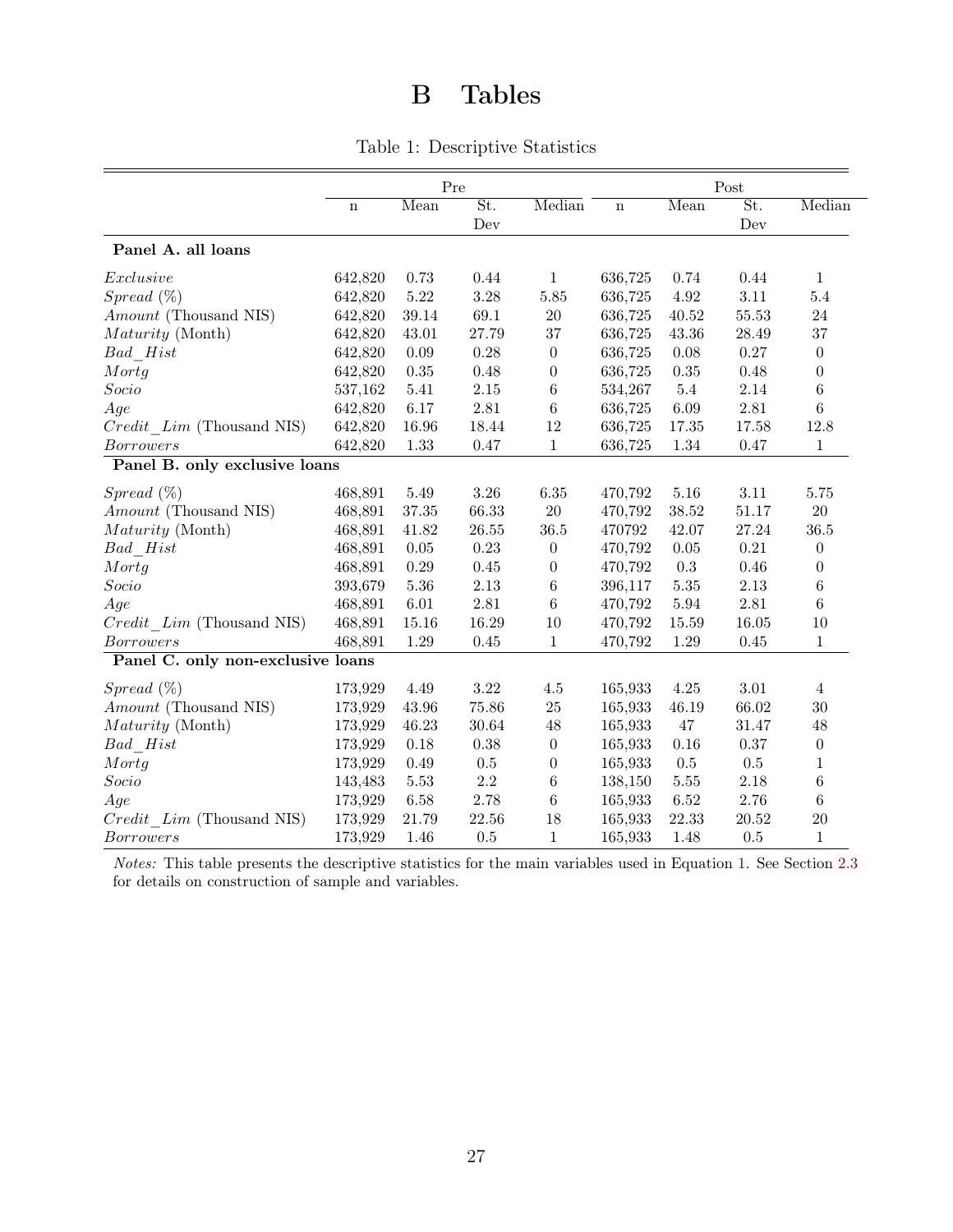<span id="page-27-0"></span>

|                    | <i>Spread</i> |             |                 |  |  |
|--------------------|---------------|-------------|-----------------|--|--|
|                    | All           | Good Hist.  | <b>Bad Hist</b> |  |  |
|                    | (1)           | (2)         | (3)             |  |  |
| Exclusive          | $0.399***$    | $0.384***$  | $0.462***$      |  |  |
|                    | (0.117)       | (0.117)     | (0.144)         |  |  |
| $Exclusive * Post$ | $-0.137*$     | $-0.137*$   | $-0.093*$       |  |  |
|                    | (0.079)       | (0.082)     | (0.054)         |  |  |
| Amount             | $-0.006***$   | $-0.006***$ | $-0.003***$     |  |  |
|                    | (0.002)       | (0.002)     | (0.001)         |  |  |
| Maturity           | $-0.003$      | $-0.002$    | $-0.007$        |  |  |
|                    | (0.006)       | (0.006)     | (0.006)         |  |  |
| Bad Hist           | $0.860***$    |             |                 |  |  |
|                    | (0.184)       |             |                 |  |  |
| Mortg              | $-0.681***$   | $-0.692***$ | $-0.604***$     |  |  |
|                    | (0.051)       | (0.054)     | (0.072)         |  |  |
| $Socio$            | $-0.134***$   | $-0.135***$ | $-0.114***$     |  |  |
|                    | (0.015)       | (0.015)     | (0.020)         |  |  |
| Age                | 0.024         | 0.022       | 0.048           |  |  |
|                    | (0.028)       | (0.027)     | (0.039)         |  |  |
| Credit lim         | $-0.003***$   | $-0.003***$ | $-0.002***$     |  |  |
|                    | (0.008)       | (0.008)     | (0.007)         |  |  |
| $n\_Borr$          | $-0.511***$   | $-0.526***$ | $-0.254$        |  |  |
|                    | (0.197)       | (0.193)     | (0.269)         |  |  |
| <b>Bank FE</b>     | Yes           | Yes         | Yes             |  |  |
| Time FE            | Yes           | Yes         | Yes             |  |  |
| Observations       | 1,071,429     | 981,399     | 89,956          |  |  |
| $\mathbf{R}^2$     | 0.262         | 0.268       | 0.156           |  |  |

Table 2: Baseline regressions

Notes: The table reports the results of estimating Equation [1.](#page-10-1) See Section [2.3](#page-6-0) for details on construction of sample and variables. The time period is August 2018-February 2020. Standard errors clustered by bank and time are reported in parentheses.

 $*p<0.1$ ;  $*p<0.05$ ;  $**p<0.01$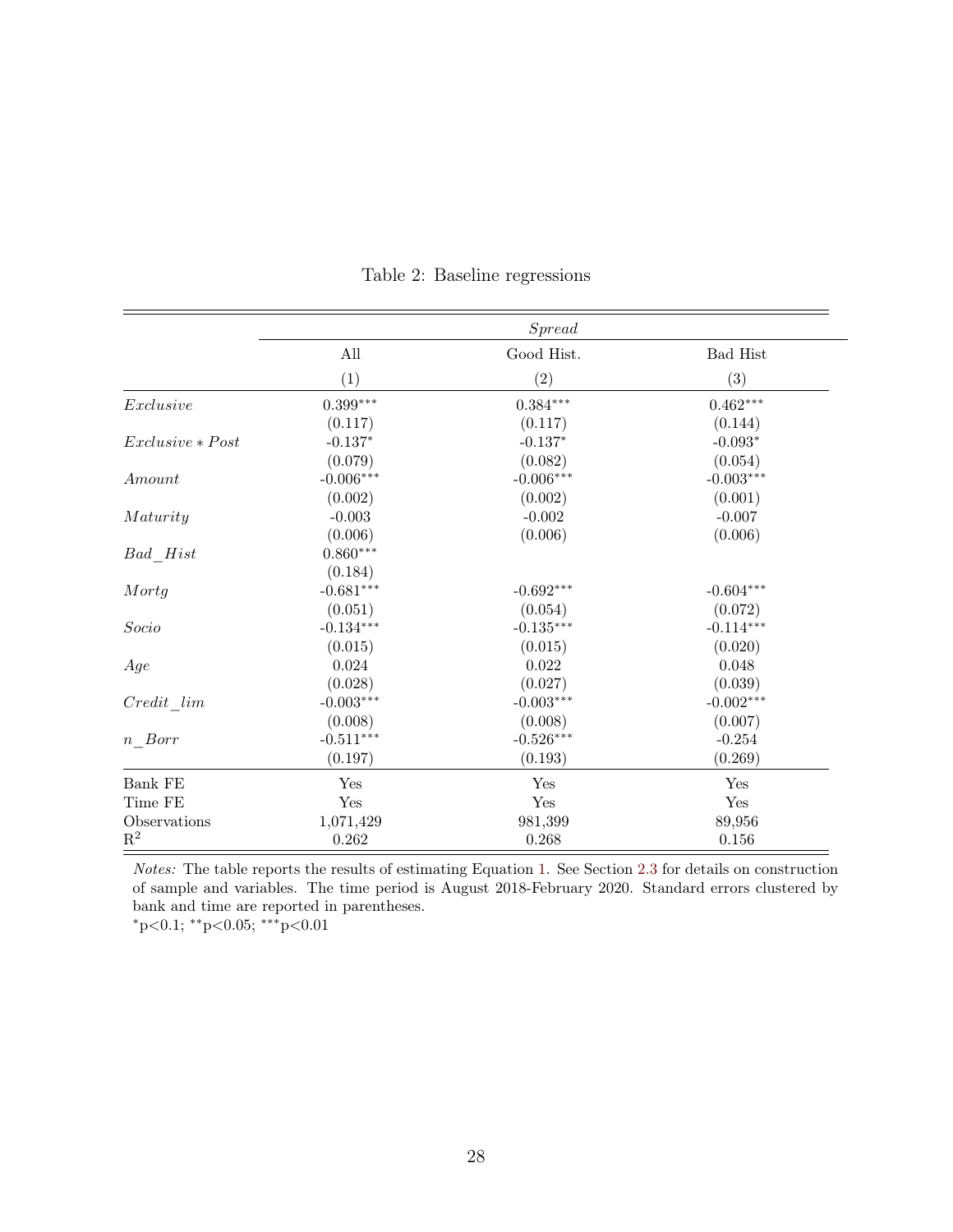<span id="page-28-0"></span>

|                    | <i>Spread</i> |                   |             |
|--------------------|---------------|-------------------|-------------|
|                    | All           | Good Hist.        | Bad Hist    |
|                    | (1)           | $\left( 2\right)$ | (3)         |
| $Exclusive * Post$ | $-0.114***$   | $-0.100**$        | $-0.171*$   |
|                    | (0.035)       | (0.035)           | (0.095)     |
| Amount             | $-0.006***$   | $-0.006***$       | $-0.004***$ |
|                    | (0.002)       | (0.002)           | (0.001)     |
| Maturity           | $-0.003$      | $-0.003$          | $-0.003$    |
|                    | (0.003)       | (0.003)           | (0.003)     |
| Bad Hist           | $0.162**$     |                   |             |
|                    | (0.065)       |                   |             |
| Mortg              | $-0.102***$   | $-0.112***$       | $-0.055$    |
|                    | (0.043)       | (0.036)           | (0.144)     |
| Credit Lim         | $-0.002$      | $-0.001$          | $-0.002$    |
|                    | (0.001)       | (0.001)           | (0.003)     |
| Borrower controls  | Yes           | Yes               | Yes         |
| Bank FE            | Yes           | Yes               | Yes         |
| Time FE            | $_{\rm Yes}$  | Yes               | Yes         |
| Borrower FE        | Yes           | Yes               | Yes         |
| Observations       | 697,523       | 644,057           | 53,471      |
| $\mathbf{R}^2$     | 0.840         | 0.846             | 0.839       |

Table 3: Estimation with borrower FE

Notes: The table reports the coefficient estimates of Equation [2.](#page-12-0) The sample is limited to borrowers with at least two loans during our sample period. See Section [2.3](#page-6-0) for details on construction of sample and variables. The time period is August 2018-February 2020. Standard errors clustered by bank and time are reported in parentheses.

<sup>∗</sup>p<0.1; ∗∗p<0.05; ∗∗∗p<0.01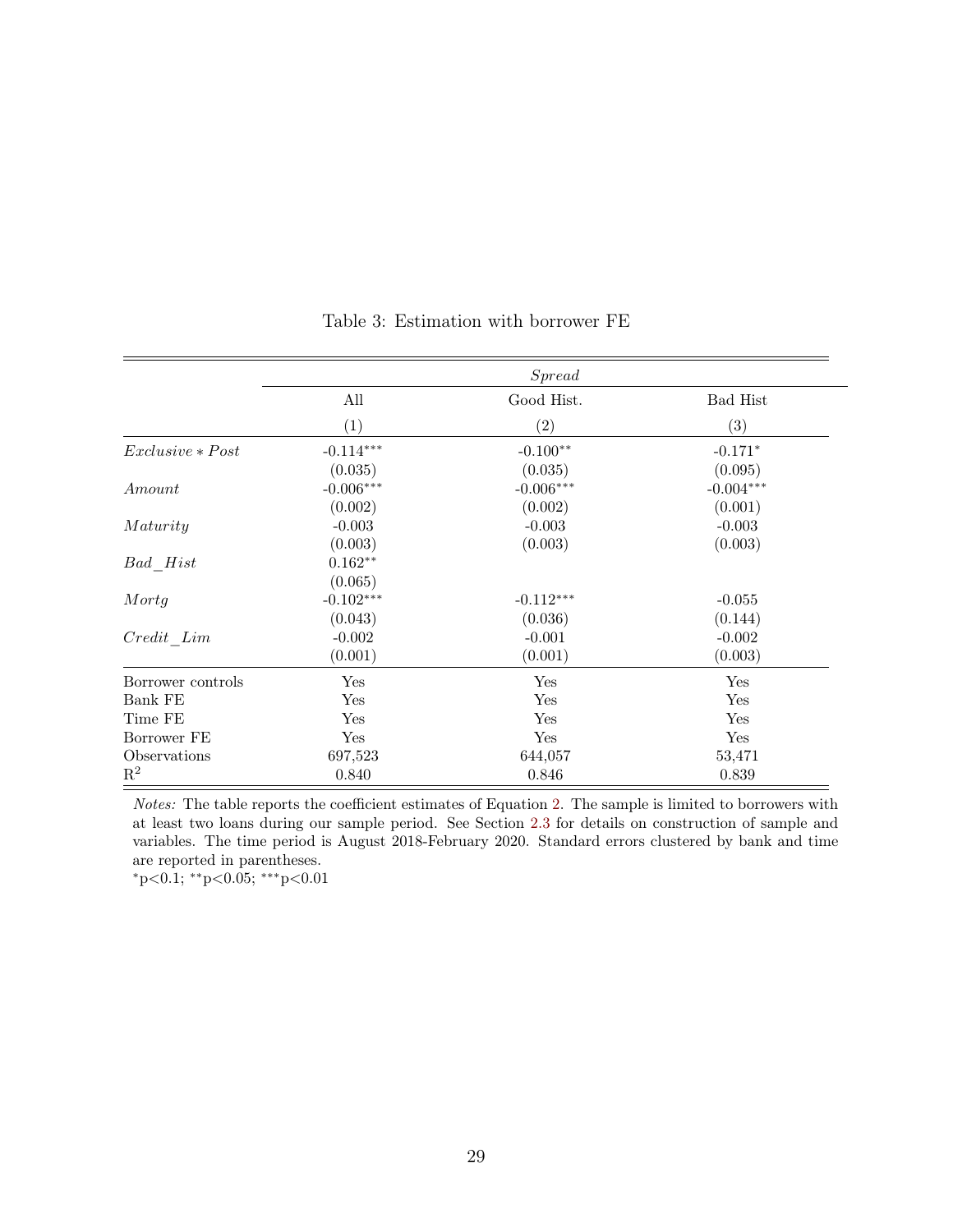<span id="page-29-0"></span>

|                    | <i>Spread</i> |             |             |  |
|--------------------|---------------|-------------|-------------|--|
|                    | All           | Good Hist.  | Bad Hist    |  |
|                    | (1)           | (2)         | (3)         |  |
| $Exclusive * Post$ | $-0.113***$   | $-0.100**$  | $-0.171$    |  |
|                    | (0.040)       | (0.041)     | (0.127)     |  |
| Amount             | $-0.006***$   | $-0.007***$ | $-0.005***$ |  |
|                    | (0.002)       | (0.002)     | (0.001)     |  |
| Maturity           | $-0.003$      | $-0.003$    | $-0.003$    |  |
|                    | (0.003)       | (0.003)     | (0.004)     |  |
| Bad Hist           | $0.182**$     |             |             |  |
|                    | (0.065)       |             |             |  |
| Mortg              | $-0.067*$     | $-0.075**$  | $-0.098$    |  |
|                    | (0.043)       | (0.036)     | (0.198)     |  |
| Credit Lim         | $-0.001$      | $-0.001$    | $-0.001$    |  |
|                    | (0.001)       | (0.001)     | (0.003)     |  |
| Bank FE            | Yes           | Yes         | Yes         |  |
| Time FE            | Yes           | Yes         | Yes         |  |
| Borrower FE        | Yes           | Yes         | Yes         |  |
| Observations       | 465,281       | 431,902     | 33,379      |  |
| $\mathbf{R}^2$     | 0.814         | 0.822       | 0.827       |  |

#### Table 4: Estimation with restricted sample

Notes: The table reports the coefficient estimates of Equation [2](#page-12-0) when restricting the sample to borrowers with at least one loan in the pre-credit register period and at least one in the post-credit register period. See Section [2.3](#page-6-0) for details on construction of sample and variables. The time period is August 2018- February 2020. Standard errors clustered by bank and time are reported in parentheses.  $*p<0.1; **p<0.05; **p<0.01$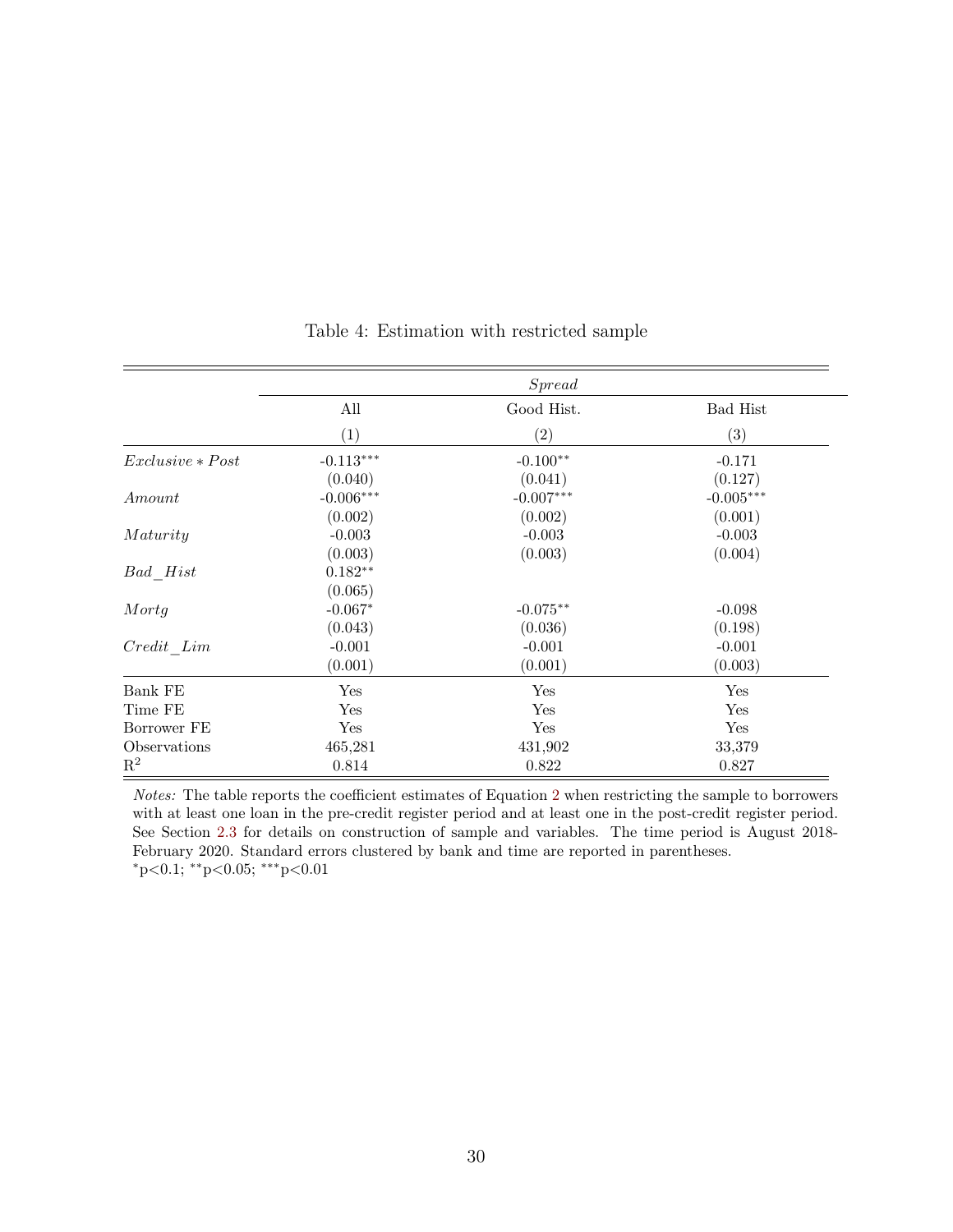<span id="page-30-0"></span>

|                    | <i>Spread</i>          |             |                 |  |
|--------------------|------------------------|-------------|-----------------|--|
|                    | All                    | Good Hist.  | <b>Bad Hist</b> |  |
|                    | (1)                    | (2)         | (3)             |  |
| Exclusive          | $0.434^{\ast\ast\ast}$ | $0.407***$  | $0.600***$      |  |
|                    | (0.104)                | (0.105)     | (0.125)         |  |
| $Exclusive * Post$ | $-0.148**$             | $-0.147**$  | $-0.102*$       |  |
|                    | (0.069)                | (0.073)     | (0.053)         |  |
| Amount             | $-0.006***$            | $-0.007***$ | $-0.003***$     |  |
|                    | (0.002)                | (0.002)     | (0.001)         |  |
| Maturity           | $-0.003$               | $-0.002$    | $-0.007$        |  |
|                    | (0.006)                | (0.006)     | (0.005)         |  |
| Bad Hist           | $0.882***$             |             |                 |  |
|                    | (0.182)                |             |                 |  |
| Mortg              | $-0.680***$            | $-0.691***$ | $-0.618***$     |  |
|                    | (0.050)                | (0.054)     | (0.068)         |  |
| Socio              | $-0.131***$            | $-0.134***$ | $-0.104***$     |  |
|                    | (0.015)                | (0.015)     | (0.019)         |  |
| Age                | 0.023                  | 0.022       | 0.043           |  |
|                    | (0.028)                | (0.027)     | (0.043)         |  |
| Credit lim         | $-0.032***$            | $-0.032***$ | $-0.026***$     |  |
|                    | (0.008)                | (0.008)     | (0.008)         |  |
| $n\_Borr$          | $-0.495***$            | $-0.514***$ | $-0.210$        |  |
|                    | (0.198)                | (0.192)     | (0.276)         |  |
| Bank FE            | Yes                    | Yes         | Yes             |  |
| Time FE            | Yes                    | Yes         | Yes             |  |
| Observations       | 1,052,065              | 957,680     | 94,385          |  |
| $\mathbf{R}^2$     | 0.257                  | 0.264       | $0.153\,$       |  |

Table 5:  $Alternative_1$  - Baseline specification

Notes: The table reports the coefficient estimates from Equation [1](#page-10-1) using  $Alternative_1$  as our definition for relationship banking . See Section [2.3](#page-6-0) for details on construction of sample and variables. The time period is August 2018-February 2020. Standard errors clustered by bank and time are reported in parentheses.

 $\rm*_p$  < 0.1;  $\rm*_p$  < 0.05;  $\rm_***$  p < 0.01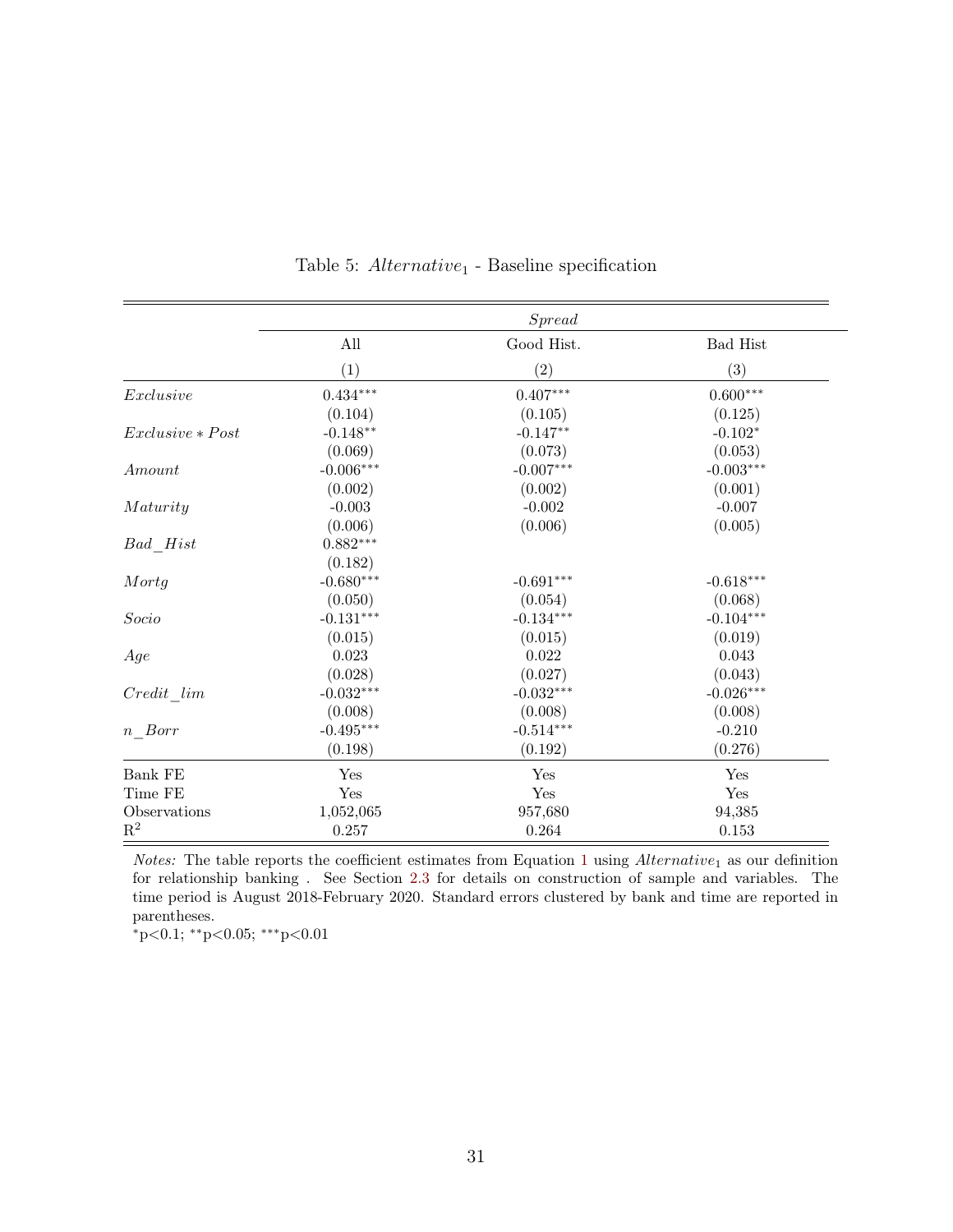|                    | <i>Spread</i>          |                        |                      |  |  |
|--------------------|------------------------|------------------------|----------------------|--|--|
|                    | All                    | Good Hist.             | <b>Bad Hist</b>      |  |  |
|                    | (1)                    | $\left( 2\right)$      | $\left( 3\right)$    |  |  |
| $Exclusive * Post$ | $-0.125***$<br>(0.033) | $-0.108***$<br>(0.036) | $-0.209*$<br>(0.114) |  |  |
| Controls           | Yes                    | Yes                    | Yes                  |  |  |
| Bank FE            | Yes                    | Yes                    | Yes                  |  |  |
| Time FE            | Yes                    | Yes                    | Yes                  |  |  |
| Borrower FE        | Yes                    | Yes                    | Yes                  |  |  |
| Observations       | 710,359                | 650,780                | 59,579               |  |  |
| $\mathbf{R}^2$     | 0.837                  | 0.844                  | 0.831                |  |  |

#### Table 6:  $Alternative_1$  - Estimation with borrower FE

*Notes:* The table reports the coefficient estimates from Equation [2](#page-12-0) using  $Alternative_1$  as our definition for relationship banking with borrower FE. See Section [2.3](#page-6-0) for details on construction of sample and variables. The time period is August 2018-February 2020. Standard errors clustered by bank and time are reported in parentheses.

<sup>∗</sup>p<0.1; ∗∗p<0.05; ∗∗∗p<0.01

|  | Table 7: Alternative <sub>1</sub> - Estimation with restricted sample |  |
|--|-----------------------------------------------------------------------|--|
|  |                                                                       |  |

|                         |                    | <i>Spread</i>      |                    |
|-------------------------|--------------------|--------------------|--------------------|
|                         | All                | Good Hist.         | <b>Bad Hist</b>    |
|                         | (1)                | (2)                | (3)                |
| $Exclusive * Post$      | $-0.124***$        | $-0.108***$        | $-0.209*$          |
|                         | (0.031)<br>(0.002) | (0.034)<br>(0.001) | (0.112)<br>(0.003) |
|                         |                    |                    |                    |
| Controls                | Yes                | Yes                | Yes                |
| Bank FE                 | Yes                | Yes                | Yes                |
| Time FE                 | Yes                | Yes                | Yes                |
| Borrower FE             | Yes                | Yes                | Yes                |
| Observations            | 474,224            | 436,256            | 37,968             |
| $\mathbf{R}^2$          | 0.811              | 0.820              | 0.817              |
| Adjusted $\mathbb{R}^2$ | 0.734              | 0.743              | 0.678              |

*Notes:* The table reports the estimation results of Equation [2](#page-12-0) using  $Alternative_1$  as our definition for relationship banking. Our sample is restricted to borrowers with at least one loan in the pre-credit register period and at least one in the post-credit register period. See Section [2.3](#page-6-0) for details on construction of sample and variables. The time period is August 2018-February 2020. Standard errors clustered by bank and time are reported in parentheses.

<sup>∗</sup>p<0.1; ∗∗p<0.05; ∗∗∗p<0.01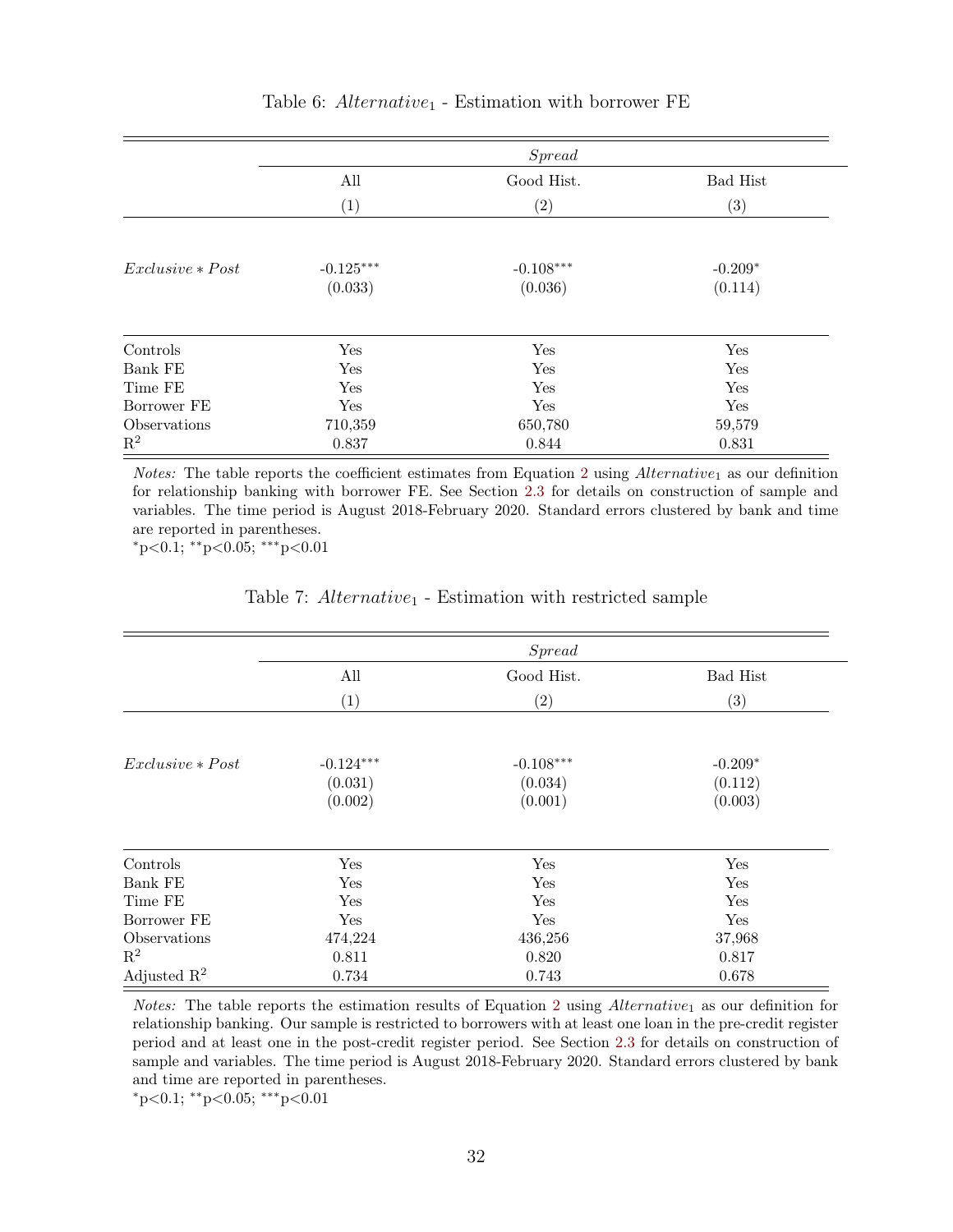|                    | <i>Spread</i>          |                   |                 |  |
|--------------------|------------------------|-------------------|-----------------|--|
|                    | All                    | Good Hist.        | <b>Bad Hist</b> |  |
|                    | (1)                    | $\left( 2\right)$ | (3)             |  |
| Exclusive          | $0.317^{\ast\ast\ast}$ | $0.299***$        | $0.484***$      |  |
|                    | (0.100)                | (0.098)           | (0.130)         |  |
| $Exclusive * Post$ | $-0.215***$            | $-0.219***$       | $-0.114***$     |  |
|                    | (0.057)                | (0.061)           | (0.027)         |  |
| Amount             | $-0.006***$            | $-0.007***$       | $-0.003***$     |  |
|                    | (0.002)                | (0.002)           | (0.001)         |  |
| Maturity           | $-0.003$               | $-0.002$          | $-0.007$        |  |
|                    | (0.006)                | (0.006)           | (0.005)         |  |
| Bad Hist           | $0.836***$             |                   |                 |  |
|                    | (0.184)                |                   |                 |  |
| Mortg              | $-0.689***$            | $-0.701***$       | $-0.625***$     |  |
|                    | (0.051)                | (0.054)           | (0.063)         |  |
| Socio              | $-0.134***$            | $-0.137***$       | $-0.105***$     |  |
|                    | (0.015)                | (0.015)           | (0.021)         |  |
| Age                | $\,0.021\,$            | 0.020             | 0.041           |  |
|                    | (0.028)                | (0.027)           | (0.043)         |  |
| Credit lim         | $-0.032***$            | $-0.032***$       | $-0.027***$     |  |
|                    | (0.008)                | (0.008)           | (0.007)         |  |
| $n\_Borr$          | $-0.504***$            | $-0.520***$       | $-0.242$        |  |
|                    | (0.198)                | (0.193)           | (0.277)         |  |
| <b>Bank FE</b>     | Yes                    | Yes               | Yes             |  |
| Time FE            | Yes                    | Yes               | Yes             |  |
| Observations       | 1,052,065              | 957,680           | 94,385          |  |
| $\mathbf{R}^2$     | 0.257                  | 0.264             | $0.153\,$       |  |

Table 8:  $Alternative<sub>2</sub>$  - Baseline specification

*Notes:* The table reports the coefficient estimates from Equation [1](#page-10-1) using  $Alternative_2$  as our definition for relationship banking . See Section [2.3](#page-6-0) for details on construction of sample and variables. The time period is August 2018-February 2020. Standard errors clustered by bank and time are reported in parentheses.

 $\rm*_p$  < 0.1;  $\rm*_p$  < 0.05;  $\rm_***$  p < 0.01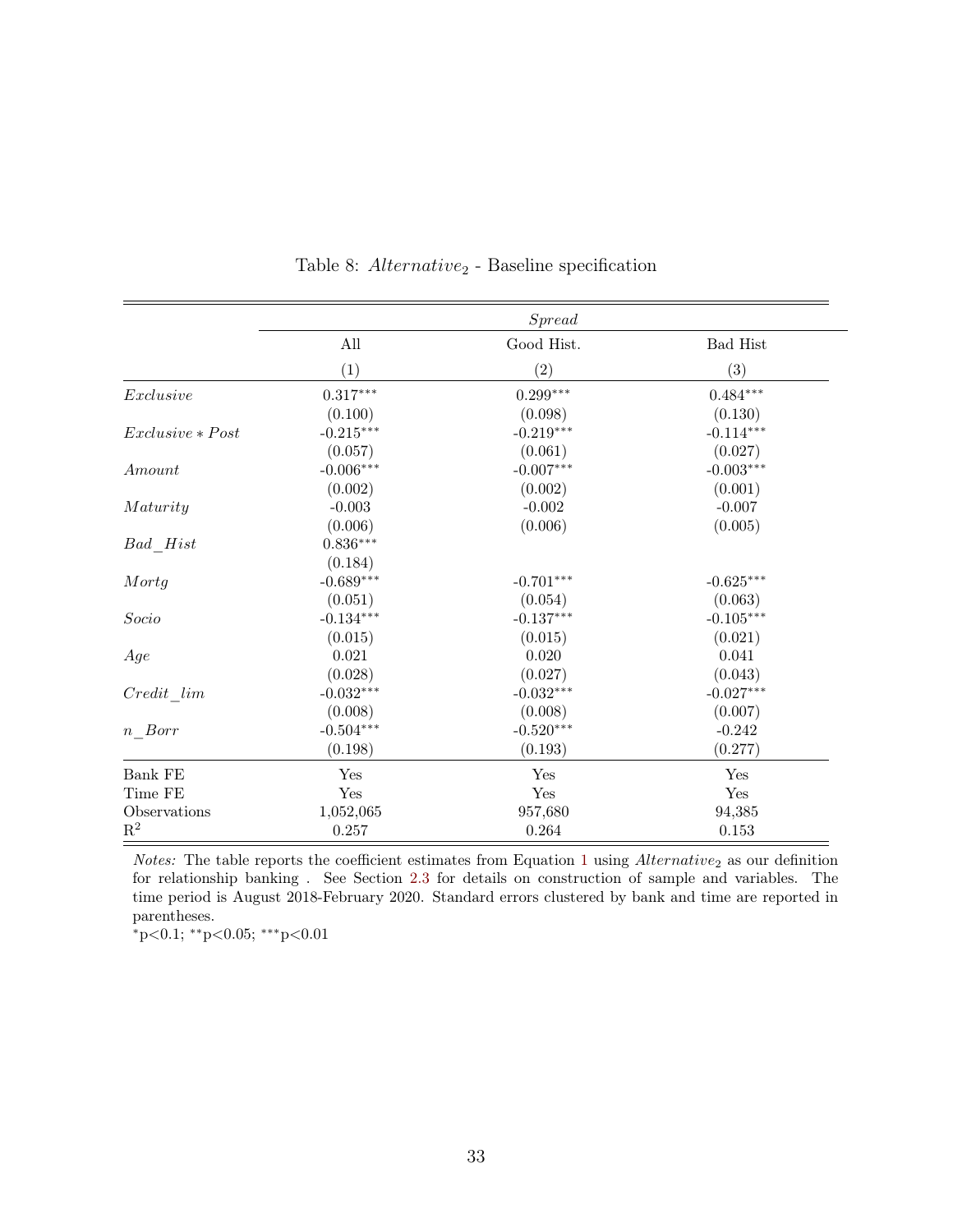|                    | <i>Spread</i>          |                        |                      |  |  |
|--------------------|------------------------|------------------------|----------------------|--|--|
|                    | All                    | Good Hist.             | <b>Bad Hist</b>      |  |  |
|                    | $\left(1\right)$       | $\left( 2\right)$      | $\left( 3\right)$    |  |  |
| $Exclusive * Post$ | $-0.135***$<br>(0.033) | $-0.122***$<br>(0.036) | $-0.139*$<br>(0.084) |  |  |
| Controls           | Yes                    | Yes                    | Yes                  |  |  |
| Bank FE            | Yes                    | Yes                    | Yes                  |  |  |
| Time FE            | Yes                    | Yes                    | Yes                  |  |  |
| Borrower FE        | Yes                    | Yes                    | Yes                  |  |  |
| Observations       | 678,164                | 620,301                | 57,863               |  |  |
| $\mathrm{R}^2$     | 0.837                  | 0.844                  | 0.830                |  |  |

#### Table 9:  $Alternative_2$  - Estimation with borrower FE

*Notes:* The table reports the coefficient estimates from Equation [2](#page-12-0) using  $Alternative_2$  as our definition for relationship banking with borrower FE. See Section [2.3](#page-6-0) for details on construction of sample and variables. The time period is August 2018-February 2020. Standard errors clustered by bank and time are reported in parentheses.

 $*p<0.1$ ;  $*p<0.05$ ;  $**p<0.01$ 

<span id="page-33-0"></span>

|                    | Spread                 |                        |                       |  |  |
|--------------------|------------------------|------------------------|-----------------------|--|--|
|                    | All                    | Good Hist.             | <b>Bad Hist</b>       |  |  |
|                    | (1)                    | (2)                    | (3)                   |  |  |
| $Exclusive * Post$ | $-0.133***$<br>(0.030) | $-0.119***$<br>(0.033) | $-0.140**$<br>(0.079) |  |  |
| Controls           | Yes                    | Yes                    | Yes                   |  |  |
| Bank FE            | Yes                    | Yes                    | Yes                   |  |  |
| Time FE            | Yes                    | Yes                    | Yes                   |  |  |
| Borrower FE        | Yes                    | Yes                    | Yes                   |  |  |
| Observations       | 447,427                | 410,789                | 36,638                |  |  |
| $\mathbf{R}^2$     | 0.811                  | 0.820                  | 0.815                 |  |  |

#### Table 10:  $Alternative_2$  - Estimation with restricted sample

*Notes:* The table reports the estimation results of Equation [2](#page-12-0) using  $Alternative<sub>2</sub>$  as our definition for relationship banking. Our sample is restricted to borrowers with at least one loan in the pre-credit register period and at least one in the post-credit register period. See Section [2.3](#page-6-0) for details on construction of sample and variables. The time period is August 2018-February 2020. Standard errors clustered by bank and time are reported in parentheses.

<sup>∗</sup>p<0.1; ∗∗p<0.05; ∗∗∗p<0.01